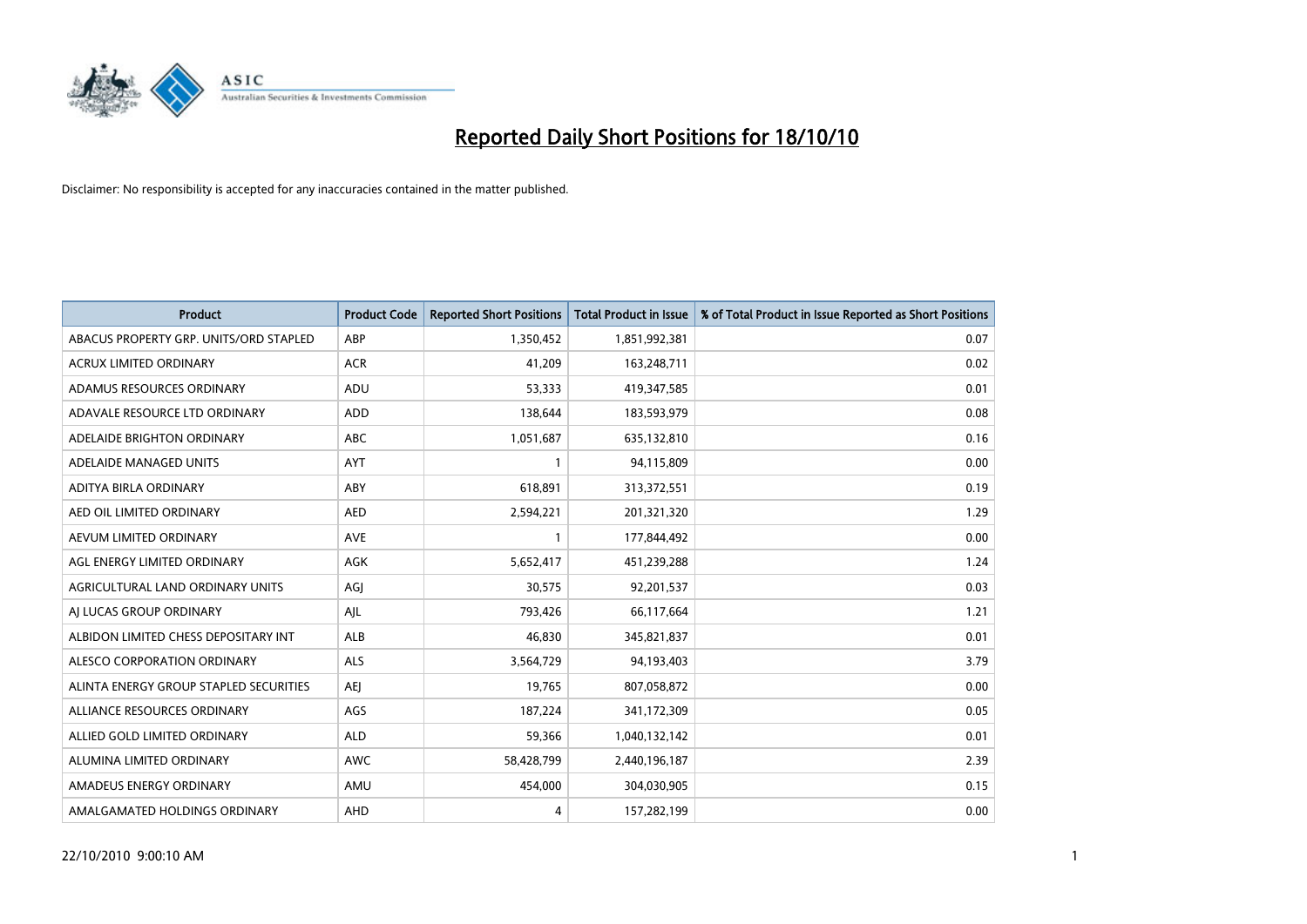

| <b>Product</b>                          | <b>Product Code</b> | <b>Reported Short Positions</b> | <b>Total Product in Issue</b> | % of Total Product in Issue Reported as Short Positions |
|-----------------------------------------|---------------------|---------------------------------|-------------------------------|---------------------------------------------------------|
| AMCOR LIMITED ORDINARY                  | <b>AMC</b>          | 1,188,489                       | 1,224,359,762                 | 0.09                                                    |
| AMP LIMITED ORDINARY                    | AMP                 | 25,154,277                      | 2,071,925,423                 | 1.16                                                    |
| AMPELLA MINING ORDINARY                 | <b>AMX</b>          | 28.097                          | 200,225,108                   | 0.01                                                    |
| ANDEAN RESOURCES LTD ORDINARY           | <b>AND</b>          | 309,106                         | 548,450,367                   | 0.06                                                    |
| ANSELL LIMITED ORDINARY                 | <b>ANN</b>          | 1,415,485                       | 132,894,402                   | 1.06                                                    |
| ANTARES ENERGY LTD ORDINARY             | <b>AZZ</b>          | 13,207                          | 299,333,110                   | 0.00                                                    |
| ANZ BANKING GRP LTD ORDINARY            | ANZ                 | 7,930,740                       | 2,559,643,569                 | 0.28                                                    |
| APA GROUP STAPLED SECURITIES            | <b>APA</b>          | 5,974,991                       | 551,689,118                   | 1.09                                                    |
| APEX MINERALS NL ORDINARY               | <b>AXM</b>          | 885.146                         | 3,567,819,909                 | 0.02                                                    |
| APN EUROPEAN RETAIL UNITS STAPLED SEC.  | <b>AEZ</b>          | 11,832                          | 544,910,660                   | 0.00                                                    |
| APN NEWS & MEDIA ORDINARY               | <b>APN</b>          | 12,431,138                      | 606,084,019                   | 2.06                                                    |
| APOLLO GAS LIMITED ORDINARY             | <b>AZO</b>          | 71,180                          | 90,400,136                    | 0.08                                                    |
| AQUARIUS PLATINUM. ORDINARY             | <b>AOP</b>          | 7,688,984                       | 463,231,008                   | 1.66                                                    |
| AQUILA RESOURCES ORDINARY               | <b>AQA</b>          | 1,152,684                       | 322,862,186                   | 0.33                                                    |
| ARAFURA RESOURCE LTD ORDINARY           | <b>ARU</b>          | 921,983                         | 290,640,342                   | 0.32                                                    |
| ARDENT LEISURE GROUP STAPLED SECURITIES | AAD                 | 1,100,441                       | 312,836,274                   | 0.35                                                    |
| ARISTOCRAT LEISURE ORDINARY             | ALL                 | 25,545,691                      | 533,983,910                   | 4.78                                                    |
| ASCIANO GROUP STAPLED SECURITIES        | <b>AIO</b>          | 37,706,744                      | 2,926,103,883                 | 1.27                                                    |
| ASG GROUP LIMITED ORDINARY              | <b>ASZ</b>          | 25,993                          | 151,836,046                   | 0.01                                                    |
| ASPEN GROUP ORD/UNITS STAPLED           | <b>APZ</b>          | 908,508                         | 583,934,711                   | 0.15                                                    |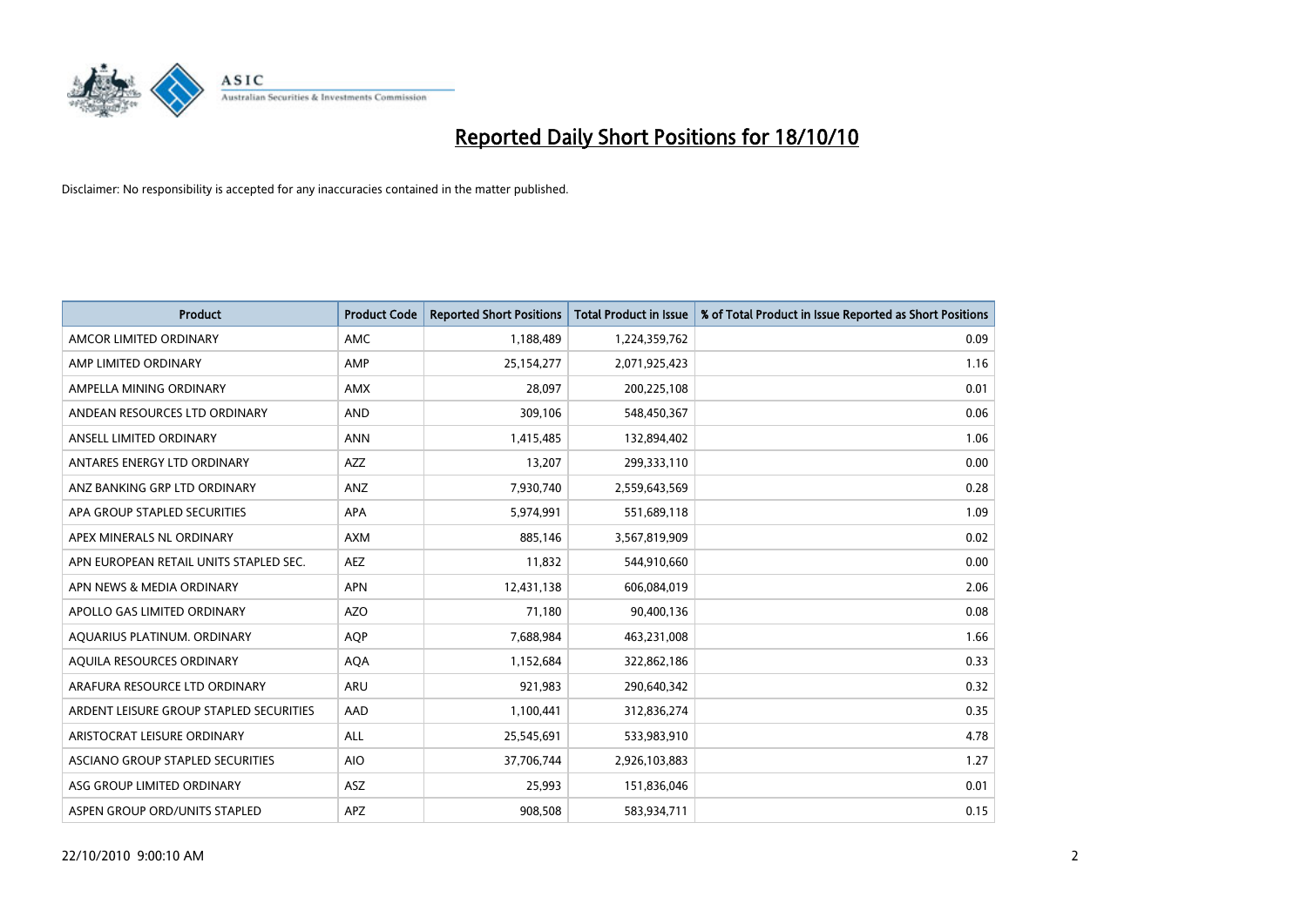

| <b>Product</b>                          | <b>Product Code</b> | <b>Reported Short Positions</b> | <b>Total Product in Issue</b> | % of Total Product in Issue Reported as Short Positions |
|-----------------------------------------|---------------------|---------------------------------|-------------------------------|---------------------------------------------------------|
| ASTRO JAP PROP GROUP STAPLED SECURITIES | AJA                 | 254,970                         | 508,212,161                   | 0.05                                                    |
| ASX LIMITED ORDINARY                    | <b>ASX</b>          | 3,647,860                       | 175,136,729                   | 2.05                                                    |
| ATLAS IRON LIMITED ORDINARY             | <b>AGO</b>          | 4,989,298                       | 540,082,119                   | 0.90                                                    |
| AUCKLAND INTERNATION ORDINARY           | AIA                 | 54                              | 1,310,392,831                 | 0.00                                                    |
| <b>AURORA OIL &amp; GAS ORDINARY</b>    | <b>AUT</b>          | 130,445                         | 278,365,342                   | 0.04                                                    |
| <b>AUSDRILL LIMITED ORDINARY</b>        | <b>ASL</b>          | 26,570                          | 261,820,159                   | 0.01                                                    |
| AUSENCO LIMITED ORDINARY                | <b>AAX</b>          | 4,740,981                       | 122,427,576                   | 3.88                                                    |
| <b>AUSTAL LIMITED ORDINARY</b>          | ASB                 | 261,189                         | 188,069,638                   | 0.13                                                    |
| AUSTAR UNITED ORDINARY                  | <b>AUN</b>          | 14,949,342                      | 1,271,329,063                 | 1.17                                                    |
| AUSTBROKERS HOLDINGS ORDINARY           | <b>AUB</b>          | 2                               | 52,736,987                    | 0.00                                                    |
| AUSTEREO GROUP LTD. ORDINARY            | <b>AEO</b>          | 29,692                          | 344,783,708                   | 0.01                                                    |
| AUSTIN ENGINEERING ORDINARY             | ANG                 | 10,027                          | 71,314,403                    | 0.01                                                    |
| AUSTRALAND PROPERTY STAPLED SECURITY    | <b>ALZ</b>          | 143,254                         | 576,837,197                   | 0.03                                                    |
| AUSTRALIAN AGRICULT, ORDINARY           | <b>AAC</b>          | 4,440,659                       | 264,264,459                   | 1.66                                                    |
| <b>AUSTRALIAN EDUCATION UNITS</b>       | <b>AEU</b>          | 625,000                         | 134,973,383                   | 0.46                                                    |
| AUSTRALIAN INFRASTR, UNITS/ORDINARY     | <b>AIX</b>          | 166,808                         | 620,733,944                   | 0.02                                                    |
| AUSTRALIAN MINES LTD ORDINARY           | <b>AUZ</b>          | 1,400,000                       | 6,981,662,168                 | 0.02                                                    |
| AUSTRALIAN PHARM. ORDINARY              | API                 | 885,297                         | 488,115,883                   | 0.17                                                    |
| AVEXA LIMITED ORDINARY                  | <b>AVX</b>          | 243,657                         | 847,688,779                   | 0.03                                                    |
| AVOCA RESOURCES ORDINARY                | <b>AVO</b>          | 868,513                         | 302,379,660                   | 0.29                                                    |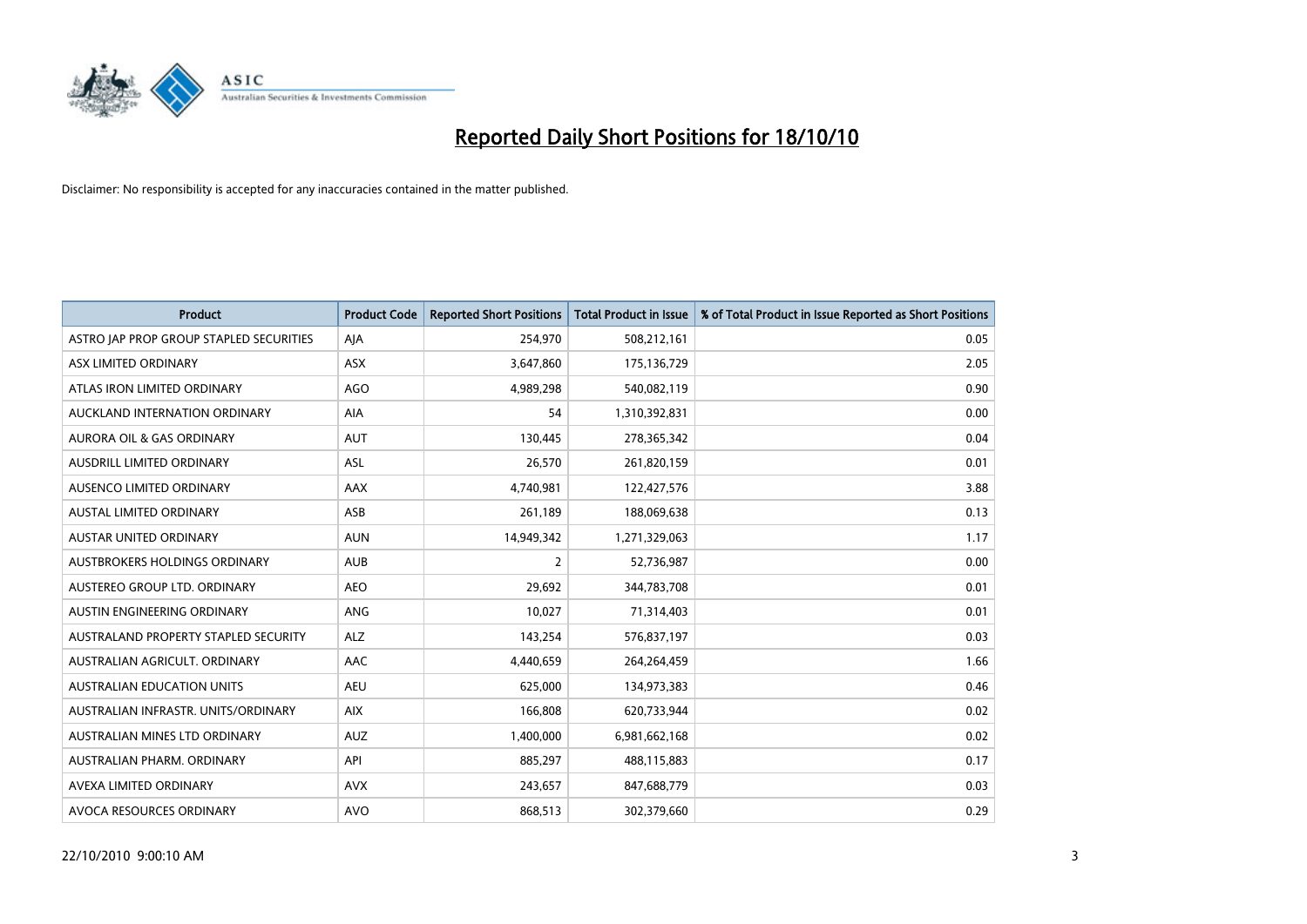

| <b>Product</b>                       | <b>Product Code</b> | <b>Reported Short Positions</b> | Total Product in Issue | % of Total Product in Issue Reported as Short Positions |
|--------------------------------------|---------------------|---------------------------------|------------------------|---------------------------------------------------------|
| AWB LIMITED ORDINARY                 | AWB                 | 2,564,020                       | 817,304,356            | 0.31                                                    |
| AWE LIMITED ORDINARY                 | AWE                 | 2,121,946                       | 521,871,941            | 0.41                                                    |
| AXA ASIA PACIFIC ORDINARY            | <b>AXA</b>          | 6,193,711                       | 2,067,095,545          | 0.30                                                    |
| BANK OF QUEENSLAND. ORDINARY         | <b>BOO</b>          | 1,156,281                       | 215,681,127            | 0.53                                                    |
| <b>BANNERMAN RESOURCES ORDINARY</b>  | <b>BMN</b>          | 278,579                         | 201,710,934            | 0.14                                                    |
| <b>BASS STRAIT OIL CO ORDINARY</b>   | <b>BAS</b>          | 1,482                           | 291,030,250            | 0.00                                                    |
| BATHURST RESOURCES ORDINARY          | <b>BTU</b>          | 2,097,466                       | 228,296,656            | 0.92                                                    |
| <b>BAUXITE RESOURCE LTD ORDINARY</b> | <b>BAU</b>          | 44,797                          | 234,379,896            | 0.02                                                    |
| BC IRON LIMITED ORDINARY             | <b>BCI</b>          | 2,000                           | 83,911,000             | 0.00                                                    |
| BEACH ENERGY LIMITED ORDINARY        | <b>BPT</b>          | 2,035,231                       | 1,098,548,140          | 0.17                                                    |
| BENDIGO AND ADELAIDE ORDINARY        | <b>BEN</b>          | 3,167,734                       | 357,550,269            | 0.89                                                    |
| BENDIGO MINING LTD ORDINARY          | <b>BDG</b>          | 7,676,628                       | 509,712,735            | 1.50                                                    |
| BERKELEY RESOURCES ORDINARY          | <b>BKY</b>          | 30,995                          | 137,632,135            | 0.02                                                    |
| <b>BHP BILLITON LIMITED ORDINARY</b> | <b>BHP</b>          | 23,506,520                      | 3,356,081,497          | 0.64                                                    |
| <b>BILLABONG ORDINARY</b>            | <b>BBG</b>          | 6,173,599                       | 253,122,552            | 2.43                                                    |
| <b>BIOTA HOLDINGS ORDINARY</b>       | <b>BTA</b>          | 1,691,504                       | 179,878,356            | 0.94                                                    |
| <b>BISALLOY STEEL ORDINARY</b>       | <b>BIS</b>          | 84,480                          | 216,455,965            | 0.04                                                    |
| <b>BKI INVESTMENT LTD ORDINARY</b>   | BKI                 | 508                             | 420,919,092            | 0.00                                                    |
| <b>BLACKTHORN RESOURCES ORDINARY</b> | <b>BTR</b>          | 35,848                          | 106,885,300            | 0.03                                                    |
| <b>BLUESCOPE STEEL LTD ORDINARY</b>  | <b>BSL</b>          | 20,072,838                      | 1,823,324,017          | 1.07                                                    |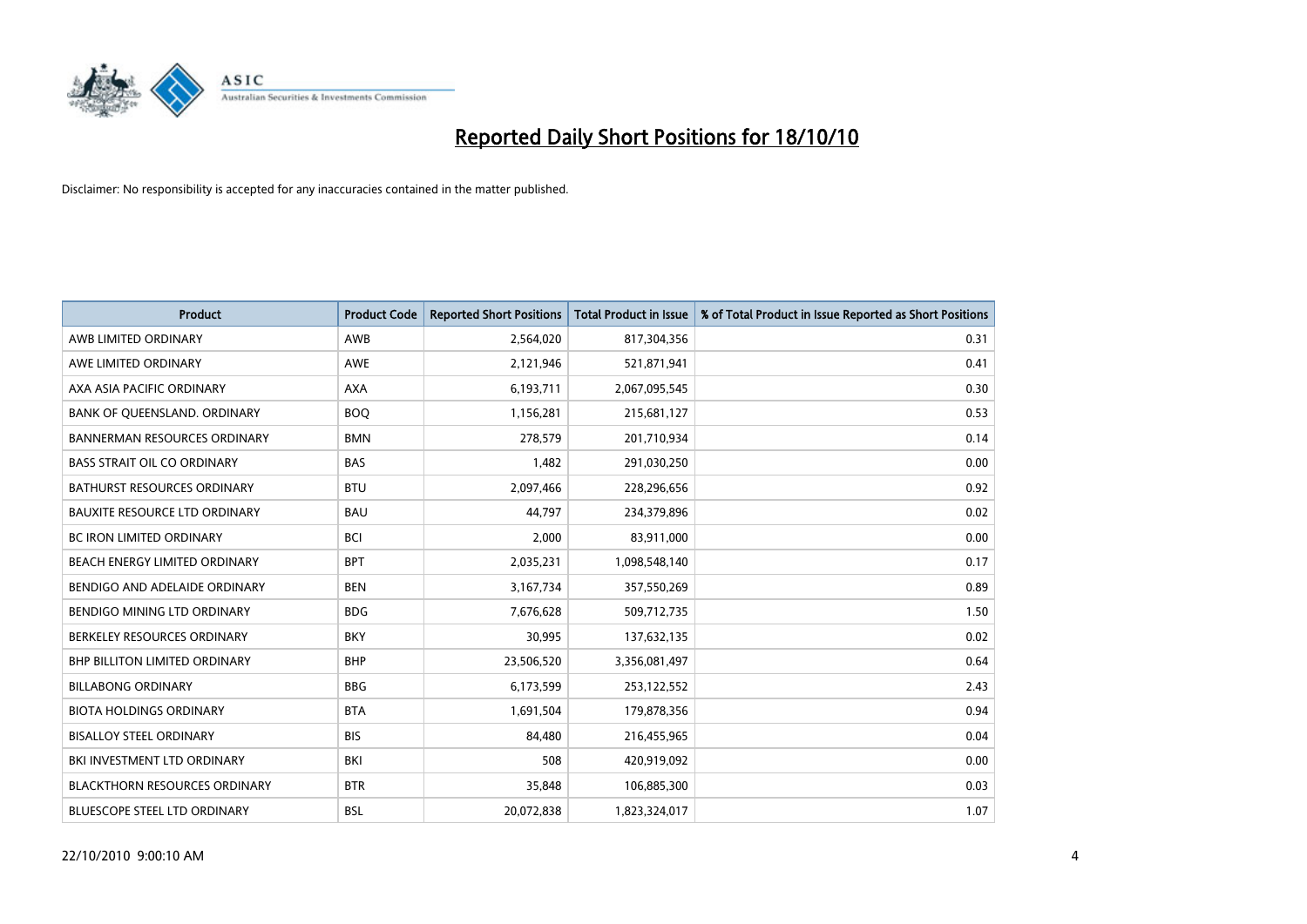

| <b>Product</b>                           | <b>Product Code</b> | <b>Reported Short Positions</b> | <b>Total Product in Issue</b> | % of Total Product in Issue Reported as Short Positions |
|------------------------------------------|---------------------|---------------------------------|-------------------------------|---------------------------------------------------------|
| <b>BOART LONGYEAR ORDINARY</b>           | <b>BLY</b>          | 3,891,414                       | 461,163,412                   | 0.84                                                    |
| <b>BOOM LOGISTICS ORDINARY</b>           | <b>BOL</b>          | 337,999                         | 460,795,156                   | 0.07                                                    |
| BORAL LIMITED, ORDINARY                  | <b>BLD</b>          | 20,302,019                      | 724,369,392                   | 2.82                                                    |
| BOTSWANA METALS LTD ORDINARY             | <b>BML</b>          | 7,000                           | 106,087,760                   | 0.01                                                    |
| <b>BOW ENERGY LIMITED ORDINARY</b>       | <b>BOW</b>          | 2,056,470                       | 280,607,187                   | 0.73                                                    |
| <b>BRADKEN LIMITED ORDINARY</b>          | <b>BKN</b>          | 652,857                         | 139,346,259                   | 0.46                                                    |
| <b>BRAMBLES LIMITED ORDINARY</b>         | <b>BXB</b>          | 11,059,747                      | 1,434,318,908                 | 0.73                                                    |
| BREVILLE GROUP LTD ORDINARY              | <b>BRG</b>          | 2,740                           | 129,515,322                   | 0.00                                                    |
| <b>BRICKWORKS LIMITED ORDINARY</b>       | <b>BKW</b>          | 31,399                          | 147,235,904                   | 0.02                                                    |
| <b>BROCKMAN RESOURCES ORDINARY</b>       | <b>BRM</b>          | 185,200                         | 141,688,151                   | 0.13                                                    |
| BT INVESTMENT MNGMNT ORDINARY            | <b>BTT</b>          | 543,614                         | 160,000,000                   | 0.34                                                    |
| <b>BUNNINGS WAREHOUSE ORDINARY UNITS</b> | <b>BWP</b>          | 691,794                         | 427,042,646                   | 0.16                                                    |
| <b>BURU ENERGY ORDINARY</b>              | <b>BRU</b>          | 171,612                         | 182,780,549                   | 0.09                                                    |
| CABCHARGE AUSTRALIA ORDINARY             | CAB                 | 1,336,920                       | 120,437,014                   | 1.10                                                    |
| CALTEX AUSTRALIA ORDINARY                | <b>CTX</b>          | 7,996,920                       | 270,000,000                   | 2.95                                                    |
| <b>CAMPBELL BROTHERS ORDINARY</b>        | <b>CPB</b>          | 872,026                         | 63,517,495                    | 1.37                                                    |
| CAPE LAMBERT RES LTD ORDINARY            | <b>CFE</b>          | 476,536                         | 593,166,467                   | 0.07                                                    |
| <b>CARBON ENERGY ORDINARY</b>            | <b>CNX</b>          | 531,800                         | 609,497,650                   | 0.08                                                    |
| <b>CARDNO LIMITED ORDINARY</b>           | CDD                 | 12,795                          | 105,599,600                   | 0.01                                                    |
| CARNARVON PETROLEUM ORDINARY             | <b>CVN</b>          | 2,138,797                       | 686,759,634                   | 0.30                                                    |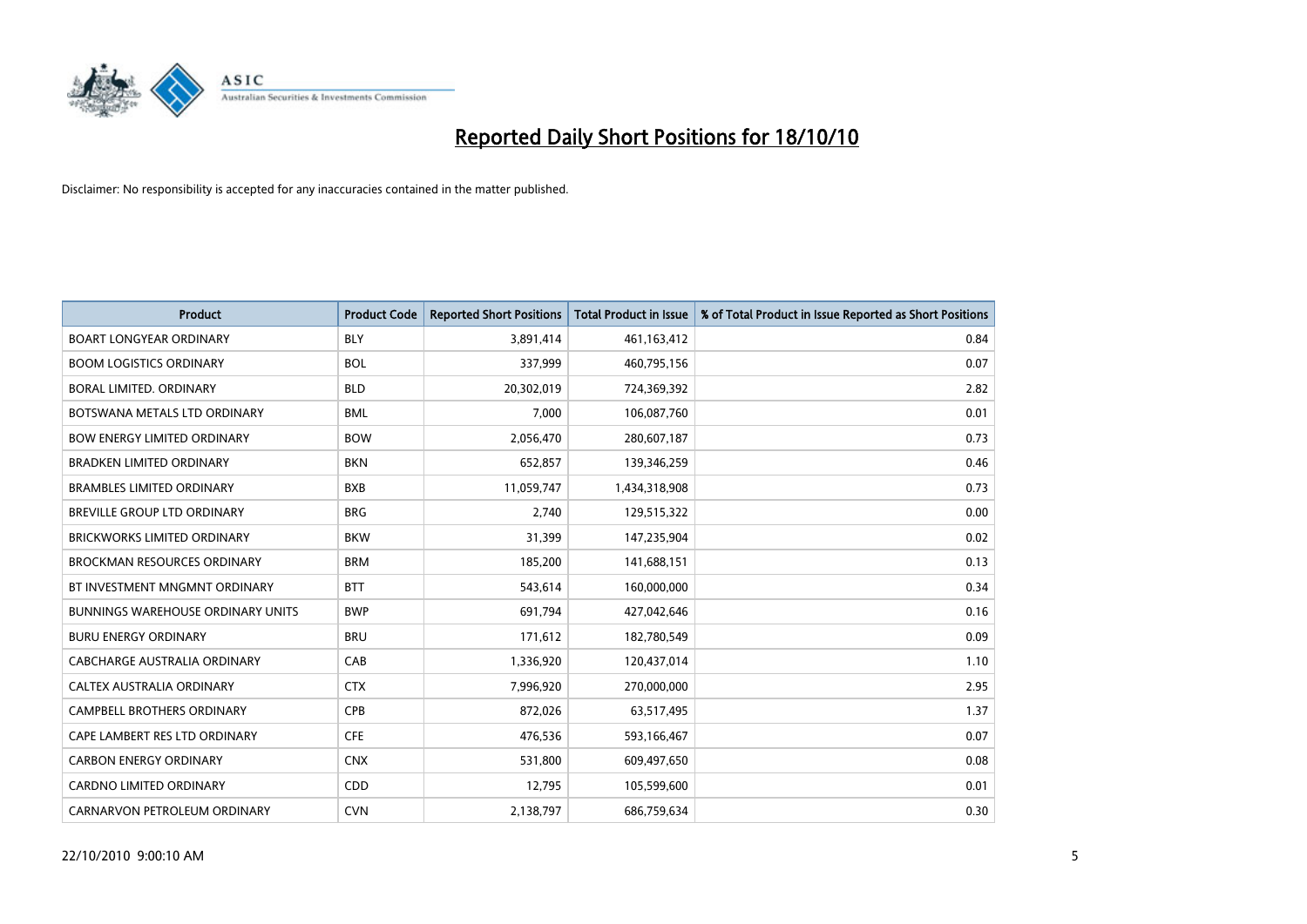

| <b>Product</b>                                | <b>Product Code</b> | <b>Reported Short Positions</b> | <b>Total Product in Issue</b> | % of Total Product in Issue Reported as Short Positions |
|-----------------------------------------------|---------------------|---------------------------------|-------------------------------|---------------------------------------------------------|
| CARNEGIE WAVE ENERGY ORDINARY                 | <b>CWE</b>          | 83,000                          | 565,237,627                   | 0.01                                                    |
| CARPATHIAN RESOURCES ORDINARY                 | <b>CPN</b>          | 75,000                          | 265,533,501                   | 0.03                                                    |
| CARPENTARIA EXP. LTD ORDINARY                 | CAP                 | 9,777                           | 94,071,301                    | 0.01                                                    |
| CARSALES.COM LTD ORDINARY                     | <b>CRZ</b>          | 1,336,393                       | 232,750,800                   | 0.56                                                    |
| CASH CONVERTERS ORD/DIV ACCESS                | CCV                 | 68,191                          | 379,761,025                   | 0.01                                                    |
| <b>CASPIAN OIL &amp; GAS ORDINARY</b>         | <b>CIG</b>          | 50,000                          | 1,331,500,513                 | 0.00                                                    |
| CATALPA RESOURCES ORDINARY                    | CAH                 | 148,687                         | 162,772,989                   | 0.09                                                    |
| <b>CEC GROUP LIMITED ORDINARY</b>             | <b>CEG</b>          | 1,750                           | 79,662,662                    | 0.00                                                    |
| <b>CELLNET GROUP ORDINARY</b>                 | <b>CLT</b>          | 1,342                           | 70,221,390                    | 0.00                                                    |
| CENTENNIAL COAL ORDINARY                      | <b>CEY</b>          | 425,951                         | 395,126,381                   | 0.11                                                    |
| CENTRAL PETROLEUM ORDINARY                    | <b>CTP</b>          | 11,455                          | 982,297,842                   | 0.00                                                    |
| <b>CENTRO PROPERTIES UNITS/ORD STAPLED</b>    | <b>CNP</b>          | 324,031                         | 972,414,514                   | 0.03                                                    |
| <b>CENTRO RETAIL GROUP STAPLED SECURITIES</b> | <b>CER</b>          | 725,627                         | 2,286,399,424                 | 0.03                                                    |
| <b>CERAMIC FUEL CELLS ORDINARY</b>            | CFU                 | 138,346                         | 1,195,446,166                 | 0.01                                                    |
| <b>CFS RETAIL PROPERTY UNITS</b>              | <b>CFX</b>          | 38,846,786                      | 2,820,392,571                 | 1.36                                                    |
| CHALLENGER DIV.PRO. STAPLED UNITS             | <b>CDI</b>          | 28,769                          | 913,426,007                   | 0.00                                                    |
| <b>CHALLENGER F.S.G.LTD ORDINARY</b>          | CGF                 | 9,754,120                       | 502,653,232                   | 1.93                                                    |
| CHALLENGER INFRAST. STAPLED UNITS             | <b>CIF</b>          | 8,420                           | 316,223,785                   | 0.00                                                    |
| <b>CHANDLER MACLEOD LTD ORDINARY</b>          | <b>CMG</b>          | 11,970                          | 422,031,685                   | 0.00                                                    |
| CHARTER HALL GROUP STAPLED US PROHIBIT.       | CHC                 | 3,321,256                       | 1,225,365,088                 | 0.26                                                    |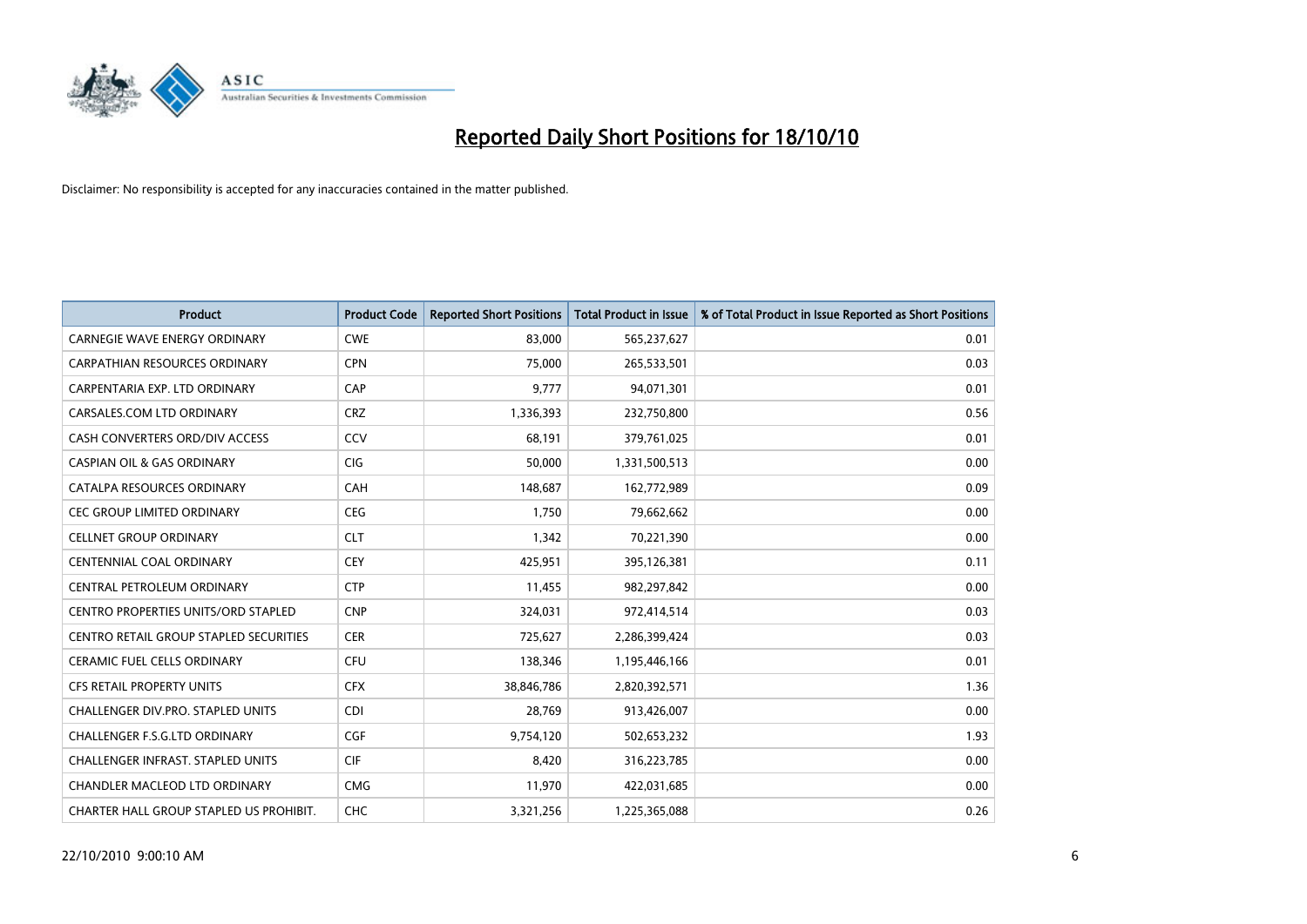

| <b>Product</b>                       | <b>Product Code</b> | <b>Reported Short Positions</b> | <b>Total Product in Issue</b> | % of Total Product in Issue Reported as Short Positions |
|--------------------------------------|---------------------|---------------------------------|-------------------------------|---------------------------------------------------------|
| <b>CHARTER HALL OFFICE UNIT</b>      | COO                 | 469,493                         | 493,319,730                   | 0.10                                                    |
| <b>CHARTER HALL RETAIL UNITS</b>     | <b>COR</b>          | 209,520                         | 305,810,723                   | 0.07                                                    |
| CHEMGENEX PHARMACEUT ORDINARY        | <b>CXS</b>          | 221,509                         | 283,348,870                   | 0.08                                                    |
| CITADEL RESOURCE GRP ORDINARY        | CGG                 | 2,431,853                       | 2,367,460,116                 | 0.10                                                    |
| CITIGOLD CORP LTD ORDINARY           | <b>CTO</b>          | 2,098,686                       | 964,512,301                   | 0.22                                                    |
| CLINUVEL PHARMACEUT, ORDINARY        | CUV                 | 41,277                          | 303,443,665                   | 0.01                                                    |
| <b>CLOUGH LIMITED ORDINARY</b>       | <b>CLO</b>          | 320,752                         | 771,906,269                   | 0.03                                                    |
| <b>COAL &amp; ALLIED ORDINARY</b>    | <b>CNA</b>          | 7,918                           | 86,584,735                    | 0.01                                                    |
| COAL OF AFRICA LTD ORDINARY          | <b>CZA</b>          | 930,722                         | 530,514,663                   | 0.17                                                    |
| <b>COALSPUR MINES LTD ORDINARY</b>   | <b>CPL</b>          | 210,251                         | 380,073,242                   | 0.05                                                    |
| COCA-COLA AMATIL ORDINARY            | <b>CCL</b>          | 6,325,046                       | 755,940,367                   | 0.83                                                    |
| <b>COCHLEAR LIMITED ORDINARY</b>     | <b>COH</b>          | 741,768                         | 56,590,681                    | 1.32                                                    |
| COCKATOO COAL ORDINARY               | <b>COK</b>          | 1,446,230                       | 868,499,759                   | 0.17                                                    |
| COEUR D'ALENE MINES. CDI 1:1         | <b>CXC</b>          | 1,000                           | 3,834,109                     | 0.03                                                    |
| <b>COFFEY INTERNATIONAL ORDINARY</b> | COF                 | 20,869                          | 129,035,760                   | 0.01                                                    |
| COMMONWEALTH BANK, ORDINARY          | CBA                 | 14,540,199                      | 1,548,882,074                 | 0.89                                                    |
| COMMONWEALTH PROP ORDINARY UNITS     | <b>CPA</b>          | 16,241,798                      | 2,012,803,230                 | 0.81                                                    |
| <b>COMPASS RESOURCES ORDINARY</b>    | <b>CMR</b>          | 101,480                         | 147,402,920                   | 0.07                                                    |
| <b>COMPUTERSHARE LTD ORDINARY</b>    | <b>CPU</b>          | 3,471,109                       | 555,664,059                   | 0.62                                                    |
| CONNECTEAST GROUP STAPLED            | CEU                 | 32,019,976                      | 3,940,145,951                 | 0.80                                                    |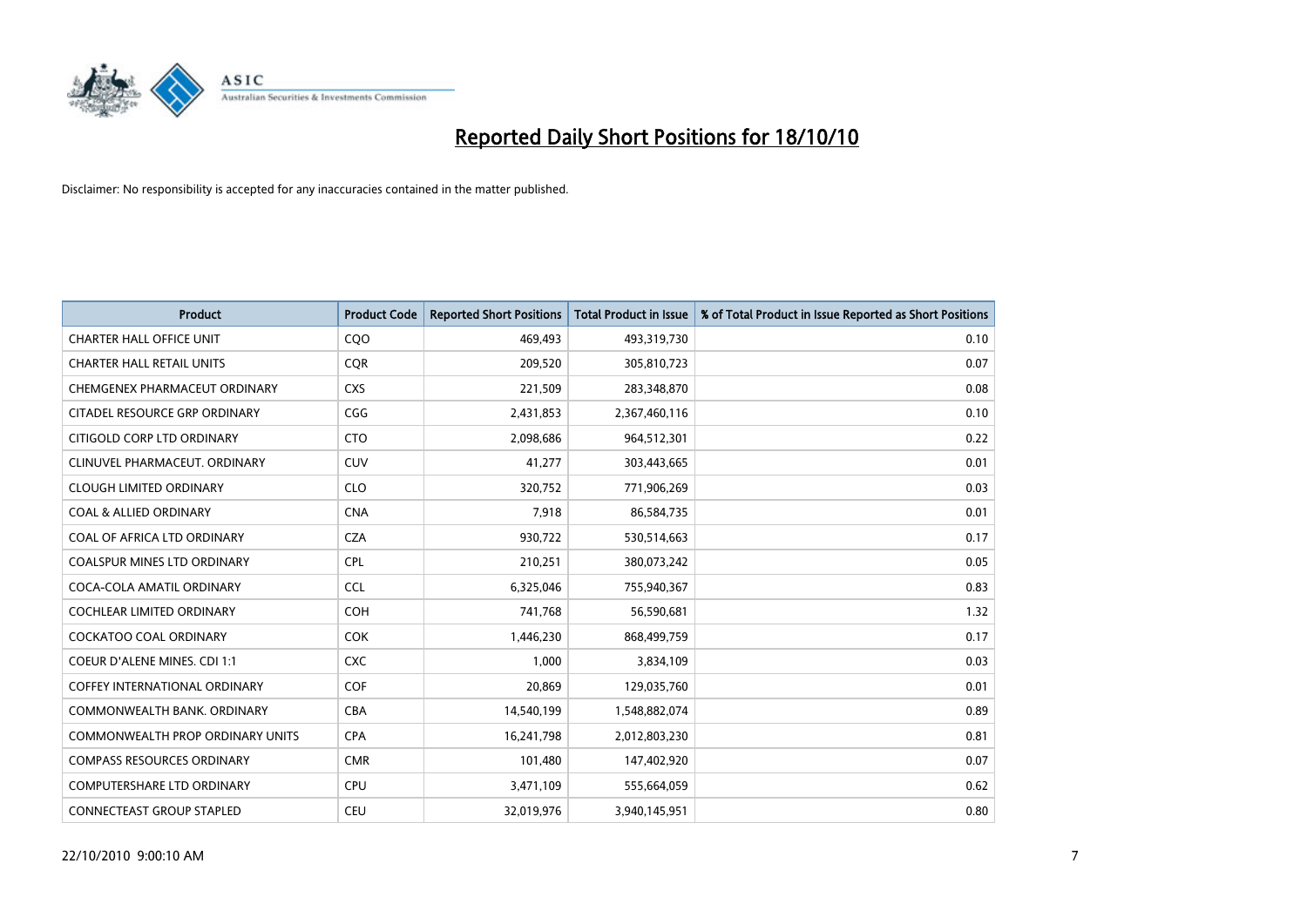

| <b>Product</b>                      | <b>Product Code</b> | <b>Reported Short Positions</b> | Total Product in Issue | % of Total Product in Issue Reported as Short Positions |
|-------------------------------------|---------------------|---------------------------------|------------------------|---------------------------------------------------------|
| CONQUEST MINING ORDINARY            | CQT                 | 1,823,943                       | 424,053,225            | 0.44                                                    |
| CONSOLIDATED MEDIA. ORDINARY        | <b>CMI</b>          | 3,185,227                       | 577,145,934            | 0.55                                                    |
| <b>CONTANGO MICROCAP ORDINARY</b>   | <b>CTN</b>          | 7,500                           | 151,458,972            | 0.00                                                    |
| COOPER ENERGY LTD ORDINARY          | <b>COE</b>          | 81,612                          | 292,576,001            | 0.03                                                    |
| <b>COPPER STRIKE LTD ORDINARY</b>   | <b>CSE</b>          | 714                             | 129,455,571            | 0.00                                                    |
| <b>COUNT FINANCIAL ORDINARY</b>     | COU                 | 1,392,798                       | 261,968,742            | 0.53                                                    |
| <b>CRANE GROUP LIMITED ORDINARY</b> | <b>CRG</b>          | 3,084,522                       | 79,110,667             | 3.89                                                    |
| CROMWELL GROUP STAPLED SECURITIES   | <b>CMW</b>          | 139,809                         | 903,987,367            | 0.02                                                    |
| <b>CROWN LIMITED ORDINARY</b>       | <b>CWN</b>          | 4,902,047                       | 754,131,800            | 0.63                                                    |
| <b>CSG LIMITED ORDINARY</b>         | CSV                 | 512,340                         | 244,320,695            | 0.21                                                    |
| <b>CSL LIMITED ORDINARY</b>         | <b>CSL</b>          | 7,113,068                       | 549,975,700            | 1.28                                                    |
| <b>CSR LIMITED ORDINARY</b>         | <b>CSR</b>          | 3,556,068                       | 1,517,907,314          | 0.22                                                    |
| <b>CUDECO LIMITED ORDINARY</b>      | CDU                 | 497,589                         | 145,412,643            | 0.35                                                    |
| <b>CUSTOMERS LIMITED ORDINARY</b>   | CUS                 | 54,088                          | 134,999,097            | 0.04                                                    |
| DART ENERGY LTD ORDINARY            | <b>DTE</b>          | 1,547,058                       | 419,748,184            | 0.36                                                    |
| DAVID JONES LIMITED ORDINARY        | <b>DIS</b>          | 16,954,419                      | 510,945,759            | 3.30                                                    |
| DECMIL GROUP LIMITED ORDINARY       | <b>DCG</b>          | 17,397                          | 123,804,568            | 0.01                                                    |
| DEEP YELLOW LIMITED ORDINARY        | <b>DYL</b>          | 51,038                          | 1,125,814,458          | 0.00                                                    |
| DEVINE LIMITED ORDINARY             | <b>DVN</b>          | 1,000                           | 634,918,223            | 0.00                                                    |
| DEXUS PROPERTY GROUP STAPLED UNITS  | <b>DXS</b>          | 17,173,866                      | 4,839,024,176          | 0.35                                                    |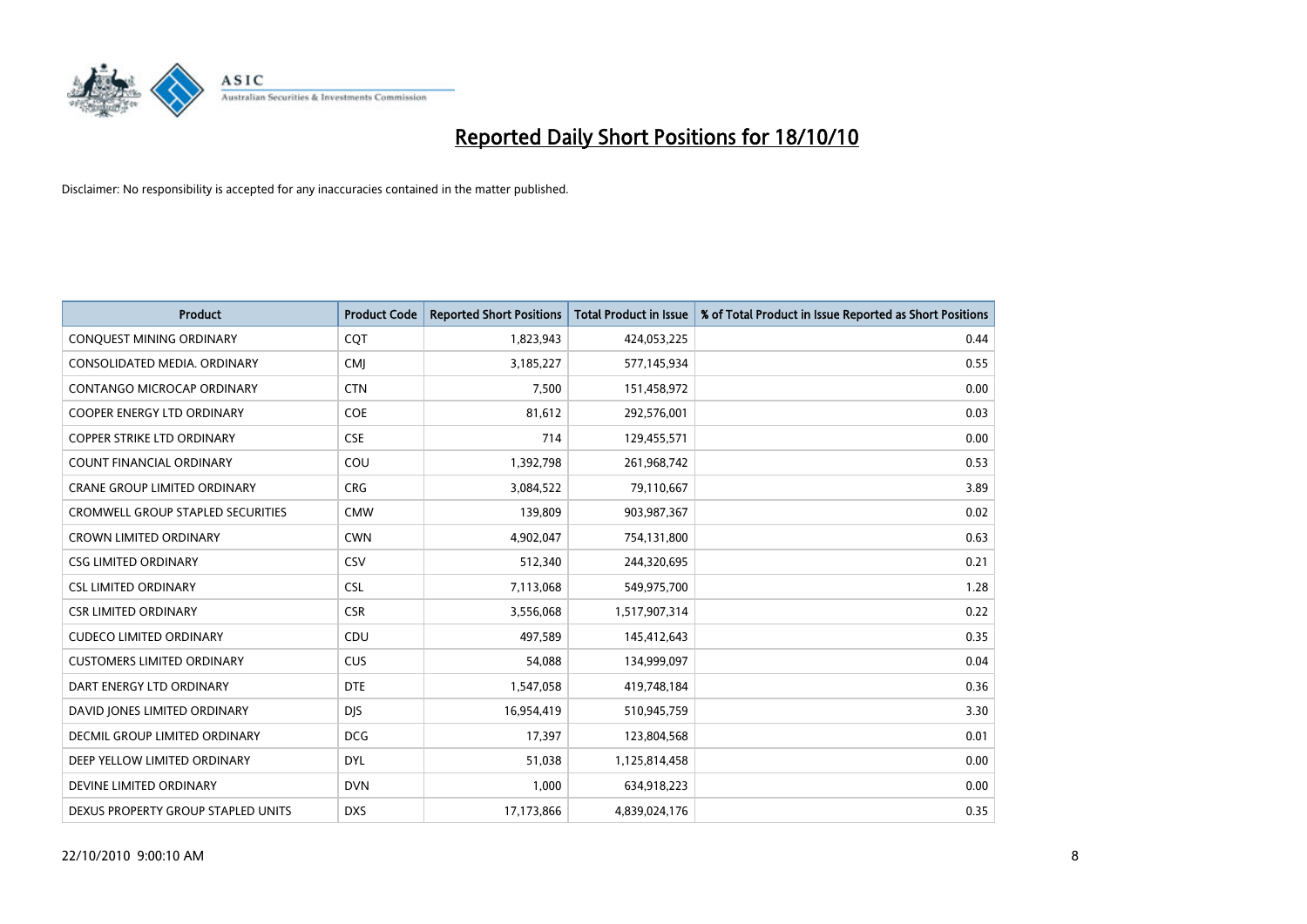

| <b>Product</b>                            | <b>Product Code</b> | <b>Reported Short Positions</b> | <b>Total Product in Issue</b> | % of Total Product in Issue Reported as Short Positions |
|-------------------------------------------|---------------------|---------------------------------|-------------------------------|---------------------------------------------------------|
| DISCOVERY METALS LTD ORDINARY             | <b>DML</b>          | 201,207                         | 302,202,585                   | 0.07                                                    |
| <b>DOMINION MINING ORDINARY</b>           | <b>DOM</b>          | 405,584                         | 103,520,259                   | 0.38                                                    |
| DOMINO PIZZA ENTERPR ORDINARY             | <b>DMP</b>          | 3                               | 68,407,674                    | 0.00                                                    |
| DOWNER EDI LIMITED ORDINARY               | <b>DOW</b>          | 1,863,631                       | 343,178,483                   | 0.52                                                    |
| DRAGON MINING LTD ORDINARY                | <b>DRA</b>          | 12,429                          | 738,083,151                   | 0.00                                                    |
| DUET GROUP STAPLED US PROHIBIT.           | <b>DUE</b>          | 390,474                         | 887,304,690                   | 0.04                                                    |
| DULUXGROUP LIMITED ORDINARY               | <b>DLX</b>          | 31,680                          | 366,992,120                   | 0.00                                                    |
| DYESOL LIMITED ORDINARY                   | <b>DYE</b>          | 2,000                           | 143,325,847                   | 0.00                                                    |
| <b>EASTERN STAR GAS ORDINARY</b>          | ESG                 | 3,802,281                       | 991,347,041                   | 0.36                                                    |
| EDT RETAIL TRUST UNITS                    | <b>EDT</b>          | 99,457                          | 4,700,290,868                 | 0.00                                                    |
| <b>ELDERS LIMITED ORDINARY</b>            | <b>ELD</b>          | 20,663,037                      | 448,598,480                   | 4.60                                                    |
| ELDORADO GOLD CORP CDI 1:1                | EAU                 | 22,590                          | 21,671,827                    | 0.10                                                    |
| ELIXIR PETROLEUM LTD ORDINARY             | <b>EXR</b>          | 324,400                         | 188,988,472                   | 0.17                                                    |
| <b>EMECO HOLDINGS ORDINARY</b>            | <b>EHL</b>          | 728,202                         | 631,237,586                   | 0.11                                                    |
| <b>ENERGY RESOURCES ORDINARY 'A'</b>      | <b>ERA</b>          | 941,121                         | 190,737,934                   | 0.49                                                    |
| <b>ENERGY WORLD CORPOR. ORDINARY</b>      | <b>EWC</b>          | 7,250,527                       | 1,561,166,672                 | 0.45                                                    |
| ENTEK ENERGY LTD ORDINARY                 | <b>ETE</b>          | 489,903                         | 258,692,535                   | 0.19                                                    |
| <b>ENTELLECT SOLUTIONS ORDINARY</b>       | <b>ESN</b>          | 464,050                         | 1,740,334,200                 | 0.03                                                    |
| <b>ENVESTRA LIMITED ORDINARY</b>          | <b>ENV</b>          | 1,477,837                       | 1,386,827,962                 | 0.11                                                    |
| EQUINOX MINERALS LTD CHESS DEPOSITARY INT | <b>EON</b>          | 2,171,894                       | 707,868,211                   | 0.29                                                    |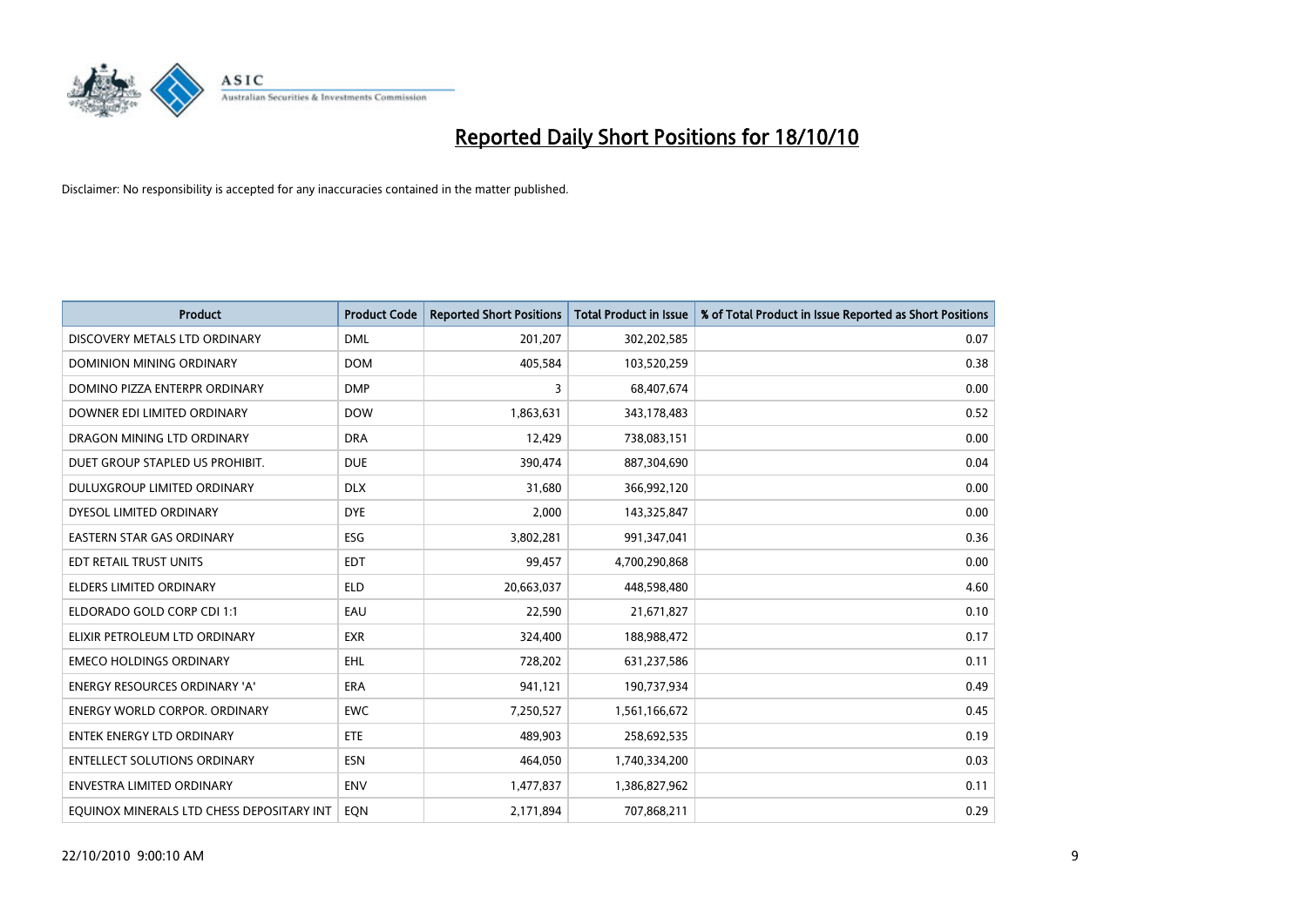

| <b>Product</b>                        | <b>Product Code</b> | <b>Reported Short Positions</b> | Total Product in Issue | % of Total Product in Issue Reported as Short Positions |
|---------------------------------------|---------------------|---------------------------------|------------------------|---------------------------------------------------------|
| <b>EVEREST FINANCIAL ORDINARY</b>     | <b>EFG</b>          | 4,300                           | 251,442,316            | 0.00                                                    |
| EXTRACT RESOURCES ORDINARY            | <b>EXT</b>          | 771,127                         | 243,302,298            | 0.30                                                    |
| FAIRFAX MEDIA LTD ORDINARY            | <b>FXJ</b>          | 281,152,680                     | 2,351,955,725          | 11.95                                                   |
| <b>FANTASTIC HOLDINGS ORDINARY</b>    | <b>FAN</b>          | 3,000                           | 102,693,495            | 0.00                                                    |
| FERRAUS LIMITED ORDINARY              | <b>FRS</b>          | 370                             | 202,695,137            | 0.00                                                    |
| FISHER & PAYKEL APP. ORDINARY         | <b>FPA</b>          | 9,814,113                       | 724,235,162            | 1.35                                                    |
| FISHER & PAYKEL H. ORDINARY           | <b>FPH</b>          | 2,374,748                       | 517,444,890            | 0.46                                                    |
| FKP PROPERTY GROUP STAPLED SECURITIES | <b>FKP</b>          | 4,511,151                       | 1,174,033,185          | 0.38                                                    |
| FLEETWOOD CORP ORDINARY               | <b>FWD</b>          | 56,339                          | 57,209,053             | 0.10                                                    |
| FLETCHER BUILDING ORDINARY            | <b>FBU</b>          | 565,039                         | 611,250,393            | 0.09                                                    |
| FLEXIGROUP LIMITED ORDINARY           | <b>FXL</b>          | 9,065                           | 275,472,492            | 0.00                                                    |
| <b>FLIGHT CENTRE ORDINARY</b>         | <b>FLT</b>          | 2,539,241                       | 99,786,394             | 2.54                                                    |
| FLINDERS MINES LTD ORDINARY           | <b>FMS</b>          | 20,946,166                      | 1,820,149,571          | 1.15                                                    |
| <b>FOCUS MINERALS LTD ORDINARY</b>    | <b>FML</b>          | 399,286                         | 2,865,543,210          | 0.01                                                    |
| <b>FORGE GROUP LIMITED ORDINARY</b>   | <b>FGE</b>          | 288                             | 78,789,014             | 0.00                                                    |
| FORTE ENERGY NL ORDINARY              | <b>FTE</b>          | 2,658,986                       | 580,658,031            | 0.46                                                    |
| FORTESCUE METALS GRP ORDINARY         | <b>FMG</b>          | 13,657,811                      | 3,111,397,689          | 0.42                                                    |
| <b>FOSTER'S GROUP ORDINARY</b>        | <b>FGL</b>          | 7,811,221                       | 1,930,723,313          | 0.40                                                    |
| FTD CORPORATION ORDINARY              | <b>FTD</b>          | 8,088                           | 100,421,069            | 0.01                                                    |
| FUNTASTIC LIMITED ORDINARY            | <b>FUN</b>          | 322,528                         | 340,997,682            | 0.09                                                    |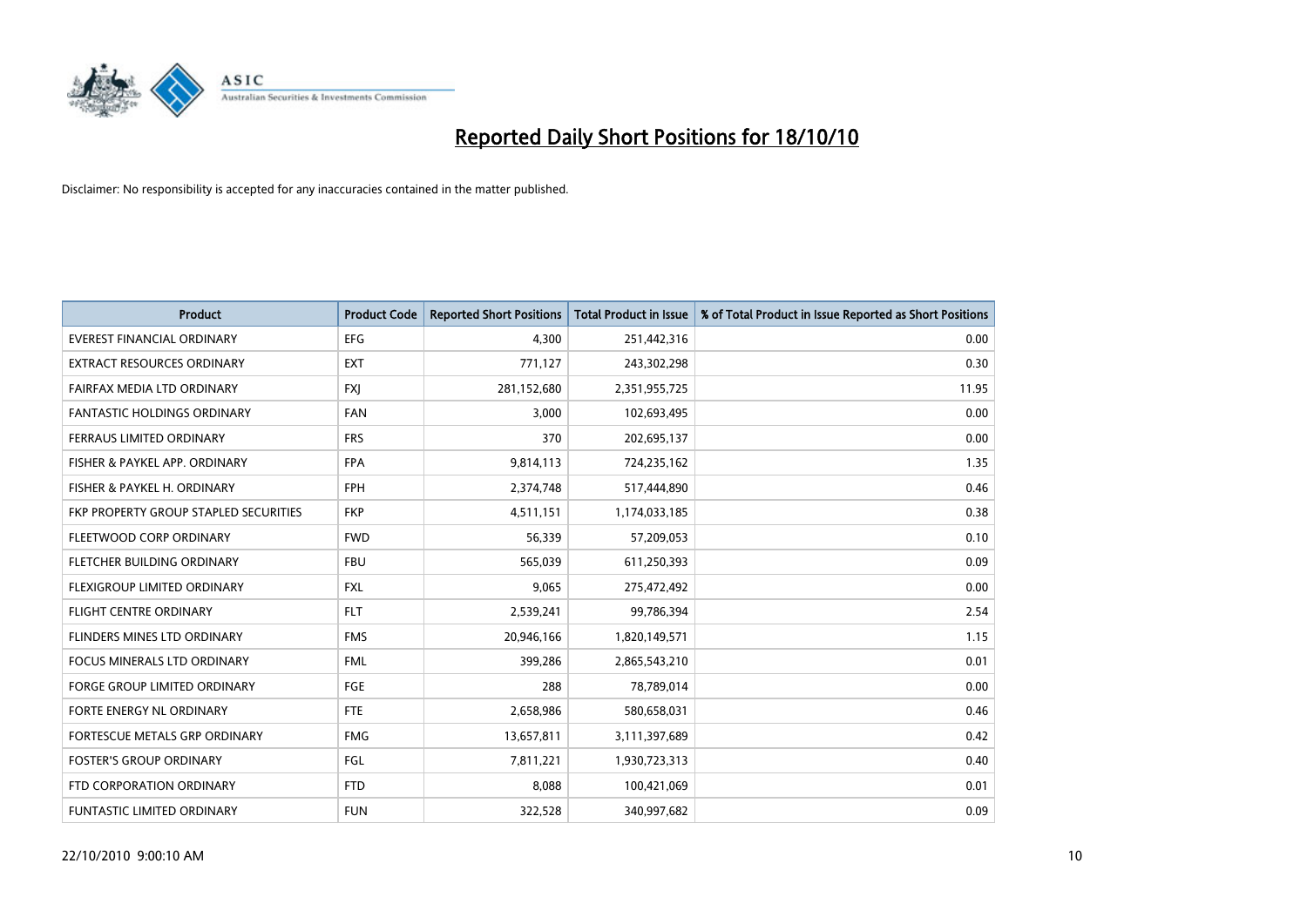

| <b>Product</b>                            | <b>Product Code</b> | <b>Reported Short Positions</b> | <b>Total Product in Issue</b> | % of Total Product in Issue Reported as Short Positions |
|-------------------------------------------|---------------------|---------------------------------|-------------------------------|---------------------------------------------------------|
| <b>G.U.D. HOLDINGS ORDINARY</b>           | GUD                 | 154,199                         | 68,426,721                    | 0.22                                                    |
| <b>GALAXY RESOURCES ORDINARY</b>          | <b>GXY</b>          | 219,716                         | 190,553,358                   | 0.11                                                    |
| <b>GEODYNAMICS LIMITED ORDINARY</b>       | GDY                 | 290,036                         | 292,840,219                   | 0.10                                                    |
| <b>GINDALBIE METALS LTD ORDINARY</b>      | <b>GBG</b>          | 10,393,545                      | 850,108,099                   | 1.21                                                    |
| <b>GIRALIA RESOURCES NL ORDINARY</b>      | <b>GIR</b>          | 307,796                         | 180,135,170                   | 0.16                                                    |
| <b>GLOBAL MINING ORDINARY</b>             | <b>GMI</b>          | 8,951                           | 191,820,968                   | 0.00                                                    |
| <b>GLOUCESTER COAL ORDINARY</b>           | GCL                 | 253,053                         | 140,447,062                   | 0.18                                                    |
| <b>GME RESOURCES LTD ORDINARY</b>         | <b>GME</b>          | 800                             | 302,352,750                   | 0.00                                                    |
| <b>GOLDEN GATE PETROL ORDINARY</b>        | GGP                 | 11,538                          | 975,826,623                   | 0.00                                                    |
| <b>GOLDEN WEST RESOURCE ORDINARY</b>      | <b>GWR</b>          | 1,617                           | 164,606,127                   | 0.00                                                    |
| <b>GOODMAN FIELDER, ORDINARY</b>          | <b>GFF</b>          | 14,630,916                      | 1,380,386,438                 | 1.06                                                    |
| <b>GOODMAN GROUP STAPLED US PROHIBIT.</b> | <b>GMG</b>          | 4,603,703                       | 6,369,751,394                 | 0.08                                                    |
| <b>GPT GROUP STAPLED SEC.</b>             | GPT                 | 8,256,464                       | 1,855,529,431                 | 0.44                                                    |
| <b>GRAINCORP LIMITED A CLASS ORDINARY</b> | <b>GNC</b>          | 782,214                         | 198,318,900                   | 0.40                                                    |
| <b>GRANGE RESOURCES, ORDINARY</b>         | <b>GRR</b>          | 1,712,806                       | 1,152,077,403                 | 0.15                                                    |
| <b>GREENLAND MIN EN LTD ORDINARY</b>      | GGG                 | 88,546                          | 253,661,226                   | 0.03                                                    |
| <b>GRYPHON MINERALS LTD ORDINARY</b>      | GRY                 | 11,452                          | 288,959,558                   | 0.00                                                    |
| GUINNESS PEAT GROUP. CHESS DEPOSITARY INT | GPG                 | 55                              | 309,138,006                   | 0.00                                                    |
| <b>GUNNS LIMITED ORDINARY</b>             | <b>GNS</b>          | 17,467,495                      | 806,734,892                   | 2.15                                                    |
| <b>GWA INTERNATIONAL ORDINARY</b>         | GWT                 | 3,920,962                       | 301,102,514                   | 1.29                                                    |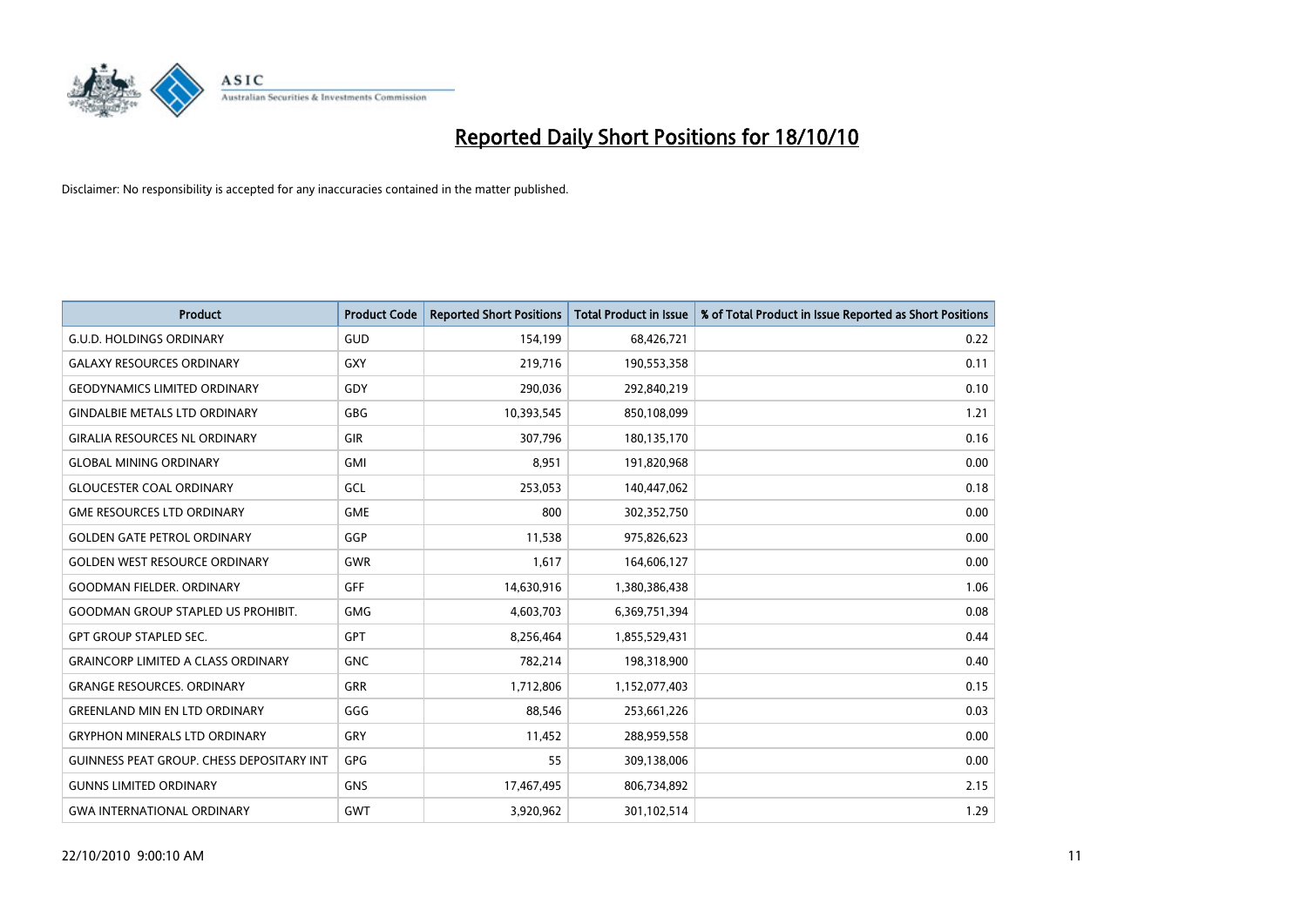

| <b>Product</b>                               | <b>Product Code</b> | <b>Reported Short Positions</b> | <b>Total Product in Issue</b> | % of Total Product in Issue Reported as Short Positions |
|----------------------------------------------|---------------------|---------------------------------|-------------------------------|---------------------------------------------------------|
| <b>HARVEY NORMAN ORDINARY</b>                | <b>HVN</b>          | 35,417,716                      | 1,062,316,784                 | 3.36                                                    |
| HASTIE GROUP LIMITED ORDINARY                | <b>HST</b>          | 138,853                         | 239,716,924                   | 0.05                                                    |
| <b>HASTINGS DIVERSIFIED STAPLED SECURITY</b> | <b>HDF</b>          | 280,859                         | 513,336,482                   | 0.04                                                    |
| HEARTWARE INT INC CDI 35:1                   | <b>HIN</b>          | 272,008                         | 66,059,280                    | 0.41                                                    |
| <b>HENDERSON GROUP CDI 1:1</b>               | <b>HGG</b>          | 8,776,931                       | 564,915,116                   | 1.55                                                    |
| HFA HOLDINGS LIMITED ORDINARY                | <b>HFA</b>          | 1,820,937                       | 469,330,170                   | 0.38                                                    |
| <b>HIGHLANDS PACIFIC ORDINARY</b>            | <b>HIG</b>          | 2,382,826                       | 683,112,148                   | 0.35                                                    |
| HILLS INDUSTRIES LTD ORDINARY                | <b>HIL</b>          | 1,220,903                       | 248,676,841                   | 0.49                                                    |
| HORIZON OIL LIMITED ORDINARY                 | <b>HZN</b>          | 2,934,209                       | 1,130,311,515                 | 0.26                                                    |
| <b>ICON ENERGY LIMITED ORDINARY</b>          | <b>ICN</b>          | 67,000                          | 439,801,394                   | 0.02                                                    |
| <b>IINET LIMITED ORDINARY</b>                | <b>IIN</b>          | 1,363,365                       | 151,948,119                   | 0.89                                                    |
| <b>ILUKA RESOURCES ORDINARY</b>              | ILU                 | 6,519,542                       | 418,700,517                   | 1.56                                                    |
| <b>IMDEX LIMITED ORDINARY</b>                | <b>IMD</b>          | 11,782                          | 195,047,128                   | 0.01                                                    |
| IMF (AUSTRALIA) LTD ORDINARY                 | <b>IMF</b>          | 329,994                         | 122,496,819                   | 0.27                                                    |
| <b>IMX RESOURCES LTD ORDINARY</b>            | <b>IXR</b>          | 20,000                          | 260,252,803                   | 0.01                                                    |
| <b>INCITEC PIVOT ORDINARY</b>                | <b>IPL</b>          | 4,065,506                       | 1,628,730,107                 | 0.23                                                    |
| <b>INDAGO RESOURCES LTD ORDINARY</b>         | <b>IDG</b>          | 8,179                           | 81,659,448                    | 0.01                                                    |
| INDEPENDENCE GROUP ORDINARY                  | <b>IGO</b>          | 314,844                         | 114,063,539                   | 0.26                                                    |
| <b>INDOPHIL RESOURCES ORDINARY</b>           | <b>IRN</b>          | 373,164                         | 423,428,803                   | 0.08                                                    |
| <b>INDUSTREA LIMITED ORDINARY</b>            | IDL                 | 1,609,054                       | 968,463,747                   | 0.16                                                    |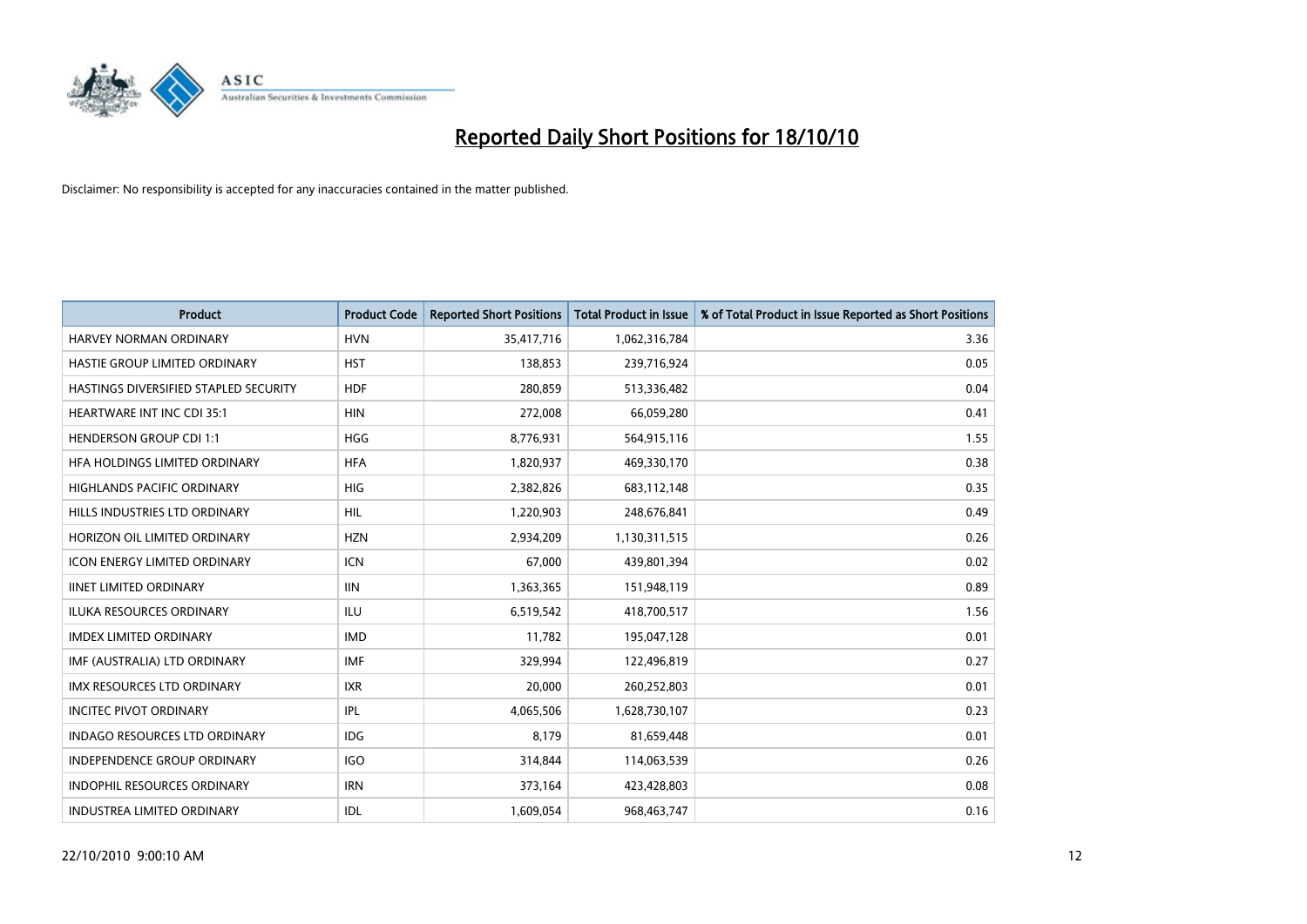

| <b>Product</b>                                  | <b>Product Code</b> | <b>Reported Short Positions</b> | <b>Total Product in Issue</b> | % of Total Product in Issue Reported as Short Positions |
|-------------------------------------------------|---------------------|---------------------------------|-------------------------------|---------------------------------------------------------|
| <b>INFIGEN ENERGY STAPLED SECURITIES</b>        | <b>IFN</b>          | 9,649,771                       | 761,222,569                   | 1.27                                                    |
| ING INDUSTRIAL FUND UNITS                       | IIF                 | 4,522,961                       | 2,592,249,647                 | 0.17                                                    |
| ING OFFICE FUND STAPLED SECURITIES              | <b>IOF</b>          | 7,046,007                       | 2,729,071,212                 | 0.27                                                    |
| ING RE COM GROUP STAPLED SECURITIES             | <b>ILF</b>          | 9,075                           | 441,029,194                   | 0.00                                                    |
| <b>INSURANCE AUSTRALIA ORDINARY</b>             | IAG                 | 3,166,440                       | 2,078,994,021                 | 0.14                                                    |
| INTEGRA MINING LTD. ORDINARY                    | <b>IGR</b>          | 1,583,078                       | 755,792,394                   | 0.20                                                    |
| <b>INTOLL GROUP STAPLED SECURITIES</b>          | <b>ITO</b>          | 3,163,851                       | 2,261,732,048                 | 0.14                                                    |
| <b>INTREPID MINES ORDINARY</b>                  | <b>IAU</b>          | 1,212,323                       | 431,756,358                   | 0.28                                                    |
| <b>INVOCARE LIMITED ORDINARY</b>                | <b>IVC</b>          | 892.359                         | 102,394,649                   | 0.87                                                    |
| ION LIMITED ORDINARY                            | <b>ION</b>          | 164,453                         | 256,365,105                   | 0.06                                                    |
| <b>IOOF HOLDINGS LTD ORDINARY</b>               | IFL.                | 1,573,852                       | 229,794,395                   | 0.67                                                    |
| <b>IRESS MARKET TECH. ORDINARY</b>              | <b>IRE</b>          | 2,188,040                       | 126,018,142                   | 1.74                                                    |
| <b>IRON ORE HOLDINGS ORDINARY</b>               | <b>IOH</b>          | 43.061                          | 135,381,616                   | 0.03                                                    |
| <b>ISHARES MSCI EAFE CDI 1:1</b>                | <b>IVE</b>          | 75,419                          | 590,400,000                   | 0.01                                                    |
| <b>ISOFT GROUP LIMITED ORDINARY</b>             | <b>ISF</b>          | 17,753,077                      | 1,070,595,874                 | 1.65                                                    |
| IVANHOE AUSTRALIA ORDINARY                      | <b>IVA</b>          |                                 | 418,083,853                   | 0.00                                                    |
| <b>JABIRU METALS LTD ORDINARY</b>               | <b>JML</b>          | 690,366                         | 552,619,180                   | 0.12                                                    |
| <b>JAMES HARDIE INDUST CHESS DEPOSITARY INT</b> | JHX                 | 13,740,963                      | 435,726,268                   | 3.13                                                    |
| <b>IAMESON RESOURCES ORDINARY</b>               | <b>JAL</b>          | 1,600,000                       | 63,885,910                    | 2.50                                                    |
| <b>JB HI-FI LIMITED ORDINARY</b>                | <b>IBH</b>          | 7,336,886                       | 109,200,612                   | 6.72                                                    |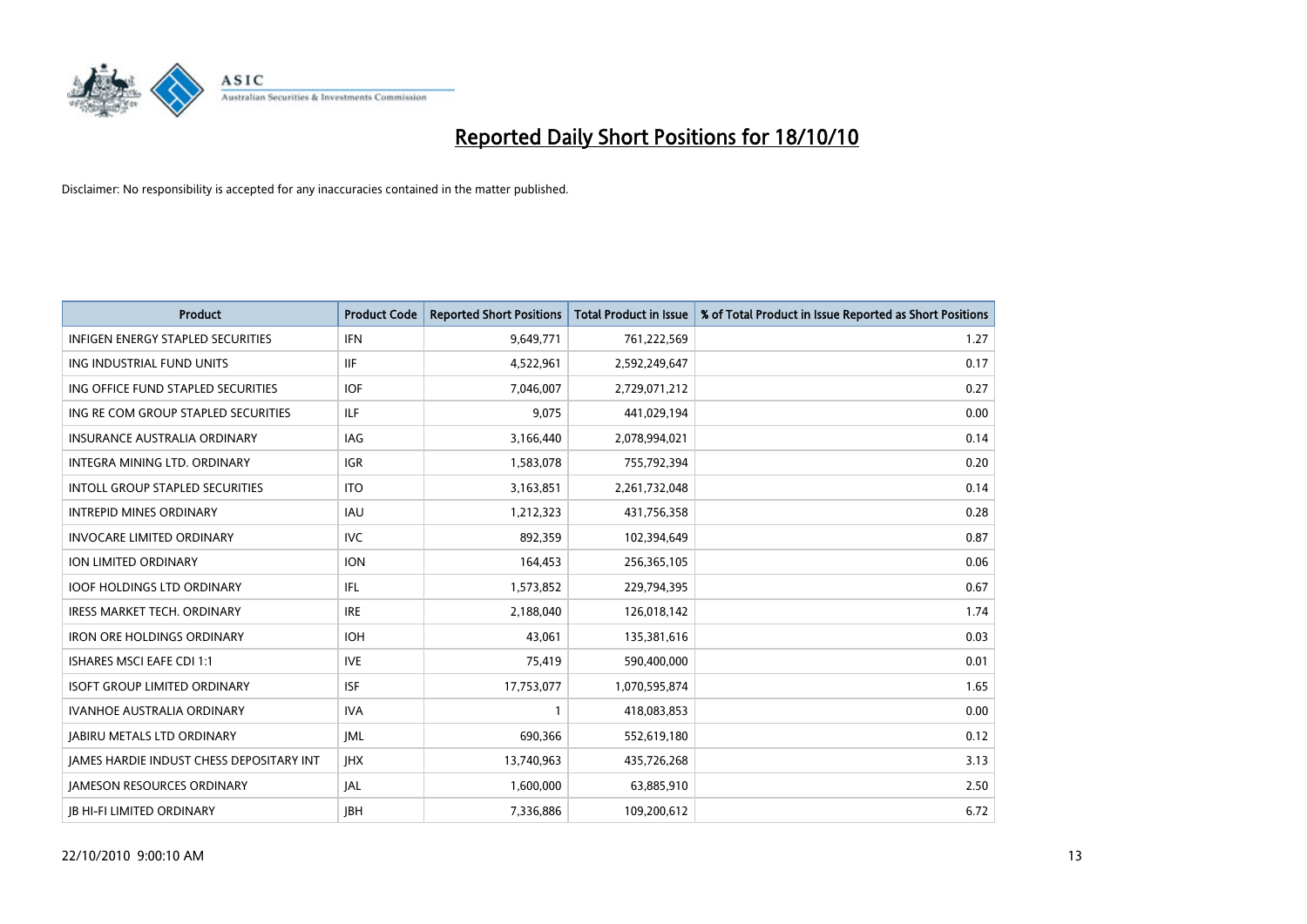

| <b>Product</b>                        | <b>Product Code</b> | <b>Reported Short Positions</b> | Total Product in Issue | % of Total Product in Issue Reported as Short Positions |
|---------------------------------------|---------------------|---------------------------------|------------------------|---------------------------------------------------------|
| <b>KAGARA LTD ORDINARY</b>            | KZL                 | 4,755,221                       | 707,789,717            | 0.67                                                    |
| KAROON GAS AUSTRALIA ORDINARY         | <b>KAR</b>          | 550,465                         | 205,508,127            | 0.26                                                    |
| KATHMANDU HOLD LTD ORDINARY           | <b>KMD</b>          | 662,803                         | 200,000,000            | 0.32                                                    |
| <b>KEYBRIDGE CAPITAL ORDINARY</b>     | <b>KBC</b>          | 5,999                           | 172,070,564            | 0.00                                                    |
| KIMBERLEY METALS LTD ORDINARY         | <b>KBL</b>          | 2,609                           | 115,216,206            | 0.00                                                    |
| KINGSGATE CONSOLID, ORDINARY          | <b>KCN</b>          | 524,381                         | 101,087,786            | 0.51                                                    |
| KINGSROSE MINING LTD ORDINARY         | <b>KRM</b>          | 2.084                           | 248,920,560            | 0.00                                                    |
| LEIGHTON HOLDINGS ORDINARY            | LEI                 | 5,239,085                       | 300,809,799            | 1.73                                                    |
| LEND LEASE GROUP UNIT/ORD STAPLED     | LLC                 | 690,204                         | 565,558,754            | 0.13                                                    |
| LINC ENERGY LTD ORDINARY              | <b>LNC</b>          | 913,094                         | 496,448,738            | 0.18                                                    |
| LIVING CELL TECH. ORDINARY            | LCT                 | 20,000                          | 283,790,006            | 0.01                                                    |
| <b>LYNAS CORPORATION ORDINARY</b>     | <b>LYC</b>          | 7,558,658                       | 1,656,999,093          | 0.47                                                    |
| M2 TELECOMMUNICATION ORDINARY         | <b>MTU</b>          | 13,010                          | 122,238,195            | 0.01                                                    |
| MAC SERVICES (THE) ORDINARY           | <b>MSL</b>          | 48,386                          | 165,966,692            | 0.02                                                    |
| MACARTHUR COAL ORDINARY               | <b>MCC</b>          | 1,453,382                       | 297,358,068            | 0.48                                                    |
| MACMAHON HOLDINGS ORDINARY            | MAH                 | 4,084,687                       | 733,711,705            | 0.54                                                    |
| MACO ATLAS ROADS GRP ORDINARY STAPLED | <b>MQA</b>          | 304,206                         | 452,345,907            | 0.06                                                    |
| MACQUARIE GROUP LTD ORDINARY          | MQG                 | 5,251,174                       | 345,601,301            | 1.52                                                    |
| <b>MANTRA RESOURCES ORDINARY</b>      | <b>MRU</b>          | 4,526                           | 130,229,188            | 0.00                                                    |
| MAP GROUP STAPLED US PROHIBIT.        | <b>MAP</b>          | 952,421                         | 1,861,210,782          | 0.06                                                    |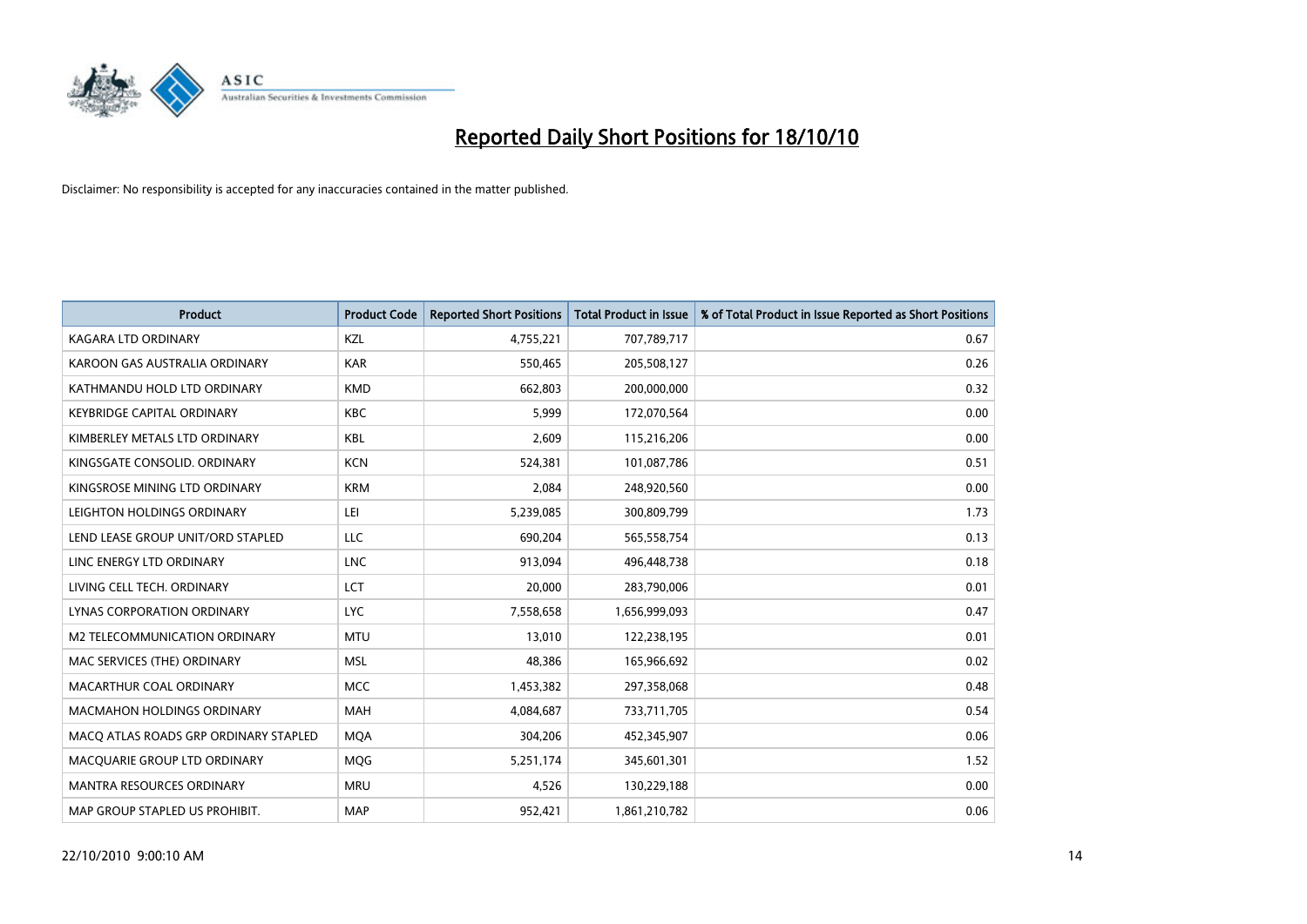

| <b>Product</b>                  | <b>Product Code</b> | <b>Reported Short Positions</b> | <b>Total Product in Issue</b> | % of Total Product in Issue Reported as Short Positions |
|---------------------------------|---------------------|---------------------------------|-------------------------------|---------------------------------------------------------|
| <b>MARION ENERGY ORDINARY</b>   | <b>MAE</b>          | 374,994                         | 429,822,043                   | 0.09                                                    |
| MCMILLAN SHAKESPEARE ORDINARY   | <b>MMS</b>          | 177,161                         | 67,849,516                    | 0.26                                                    |
| <b>MCPHERSON'S LTD ORDINARY</b> | <b>MCP</b>          | 13,288                          | 71,651,758                    | 0.01                                                    |
| MEDUSA MINING LTD ORDINARY      | <b>MML</b>          | 753,615                         | 187,584,911                   | 0.38                                                    |
| MELBOURNE IT LIMITED ORDINARY   | <b>MLB</b>          | 153,272                         | 79,596,767                    | 0.19                                                    |
| MEO AUSTRALIA LTD ORDINARY      | <b>MEO</b>          | 474,711                         | 477,220,955                   | 0.10                                                    |
| <b>MERMAID MARINE ORDINARY</b>  | <b>MRM</b>          | 63,497                          | 188,672,387                   | 0.03                                                    |
| MESOBLAST LIMITED ORDINARY      | <b>MSB</b>          | 18,709                          | 158,140,556                   | 0.01                                                    |
| METALS X LIMITED ORDINARY       | <b>MLX</b>          | 326,940                         | 1,365,661,782                 | 0.03                                                    |
| METCASH LIMITED ORDINARY        | <b>MTS</b>          | 19,320,748                      | 768,523,847                   | 2.49                                                    |
| METGASCO LIMITED ORDINARY       | <b>MEL</b>          | 235,435                         | 250,803,468                   | 0.09                                                    |
| METMINCO LIMITED ORDINARY       | <b>MNC</b>          | 200,000                         | 835,248,549                   | 0.02                                                    |
| MICLYN EXP OFFSHR ORDINARY      | <b>MIO</b>          | 260,633                         | 271,700,000                   | 0.09                                                    |
| MINARA RESOURCES ORDINARY       | <b>MRE</b>          | 4,291,571                       | 1,167,783,517                 | 0.36                                                    |
| MINCOR RESOURCES NL ORDINARY    | <b>MCR</b>          | 156,212                         | 200,608,804                   | 0.07                                                    |
| MINERAL DEPOSITS ORDINARY       | <b>MDL</b>          | 868,061                         | 606,441,673                   | 0.15                                                    |
| MINERAL RESOURCES. ORDINARY     | <b>MIN</b>          | 172,323                         | 167,822,485                   | 0.10                                                    |
| MIRABELA NICKEL LTD ORDINARY    | <b>MBN</b>          | 12,954,968                      | 416,059,630                   | 3.08                                                    |
| MIRVAC GROUP STAPLED SECURITIES | <b>MGR</b>          | 4,771,851                       | 3,415,819,357                 | 0.14                                                    |
| MITCHELL COMMUNITCA. ORDINARY   | <b>MCU</b>          | 16,057                          | 301,883,014                   | 0.01                                                    |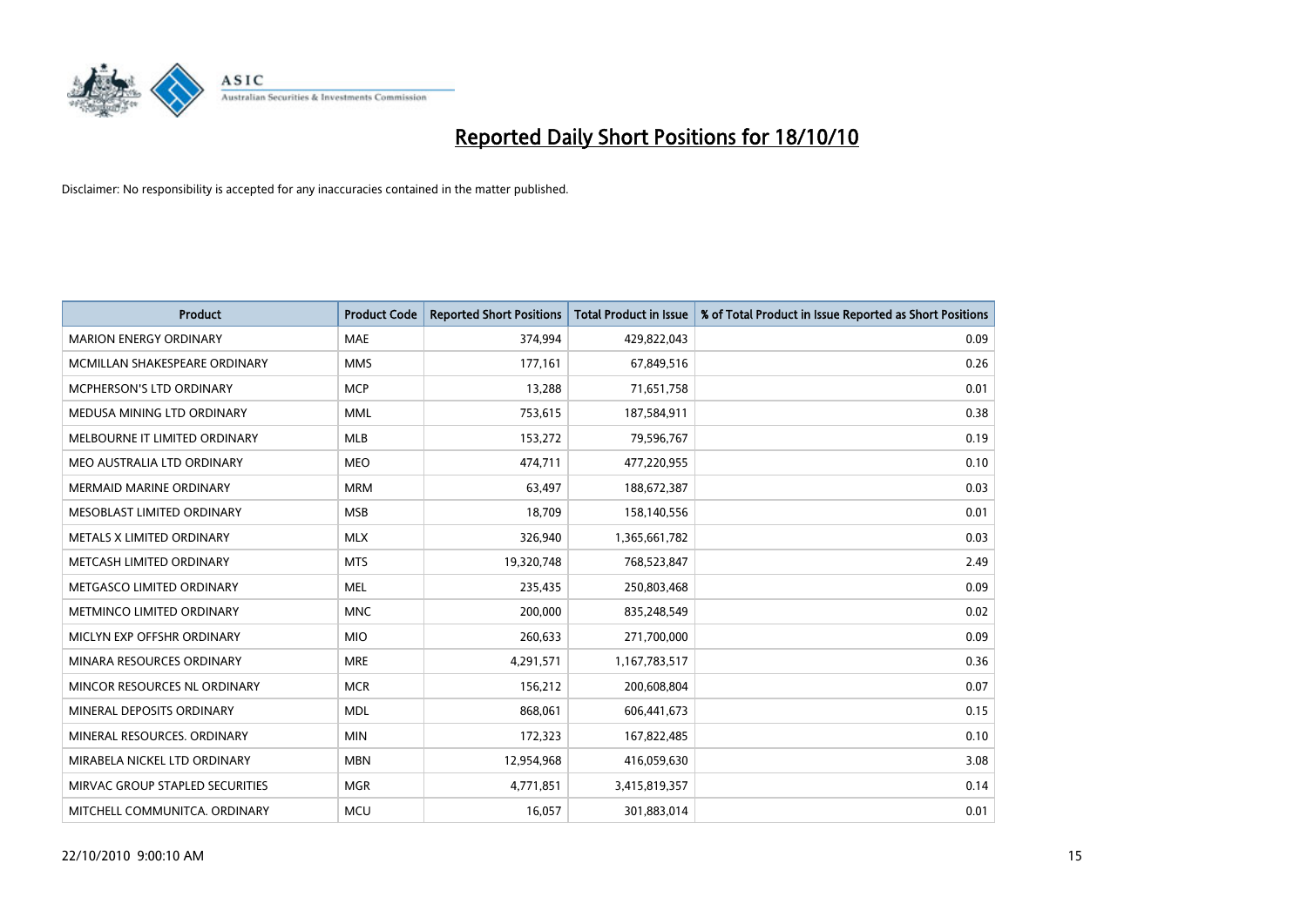

| <b>Product</b>                    | <b>Product Code</b> | <b>Reported Short Positions</b> | Total Product in Issue | % of Total Product in Issue Reported as Short Positions |
|-----------------------------------|---------------------|---------------------------------|------------------------|---------------------------------------------------------|
| <b>MOLOPO ENERGY LTD ORDINARY</b> | <b>MPO</b>          | 235,089                         | 250,972,584            | 0.09                                                    |
| MONADELPHOUS GROUP ORDINARY       | <b>MND</b>          | 716,515                         | 87,521,827             | 0.81                                                    |
| MOSAIC OIL NL ORDINARY            | <b>MOS</b>          | 41,742                          | 866,910,775            | 0.00                                                    |
| MOUNT GIBSON IRON ORDINARY        | <b>MGX</b>          | 1,096,371                       | 1,079,570,693          | 0.09                                                    |
| MURCHISON METALS LTD ORDINARY     | <b>MMX</b>          | 5,008,287                       | 435,384,268            | 1.14                                                    |
| <b>MYER HOLDINGS LTD ORDINARY</b> | <b>MYR</b>          | 14,440,637                      | 581,517,884            | 2.48                                                    |
| <b>MYSTATE LIMITED ORDINARY</b>   | <b>MYS</b>          | 1,400                           | 67,439,158             | 0.00                                                    |
| NATIONAL AUST. BANK ORDINARY      | <b>NAB</b>          | 14,593,783                      | 2,133,340,708          | 0.67                                                    |
| NATURAL FUEL LIMITED ORDINARY     | <b>NFL</b>          |                                 | 721,912                | 0.00                                                    |
| NAVITAS LIMITED ORDINARY          | <b>NVT</b>          | 379,685                         | 342,450,567            | 0.11                                                    |
| NEPTUNE MARINE ORDINARY           | <b>NMS</b>          | 3,174,383                       | 438,935,619            | 0.72                                                    |
| NEW HOPE CORPORATION ORDINARY     | <b>NHC</b>          | 680,194                         | 830,230,549            | 0.08                                                    |
| NEWCREST MINING ORDINARY          | <b>NCM</b>          | 6,083,113                       | 764,486,927            | 0.75                                                    |
| NEWS CORP A NON-VOTING CDI        | <b>NWSLV</b>        | 303,254                         | 1,828,177,417          | 0.02                                                    |
| NEWS CORP B VOTING CDI            | <b>NWS</b>          | 7,875,101                       | 798,520,953            | 0.98                                                    |
| NEXBIS LIMITED ORDINARY           | <b>NBS</b>          | 63,733                          | 498,972,940            | 0.01                                                    |
| NEXUS ENERGY LIMITED ORDINARY     | <b>NXS</b>          | 5,759,973                       | 988,257,304            | 0.57                                                    |
| NIB HOLDINGS LIMITED ORDINARY     | <b>NHF</b>          | 83,540                          | 495,431,427            | 0.02                                                    |
| NICK SCALI LIMITED ORDINARY       | <b>NCK</b>          | 35,846                          | 81,000,000             | 0.04                                                    |
| NIDO PETROLEUM ORDINARY           | <b>NDO</b>          | 6,492,615                       | 1,107,550,321          | 0.58                                                    |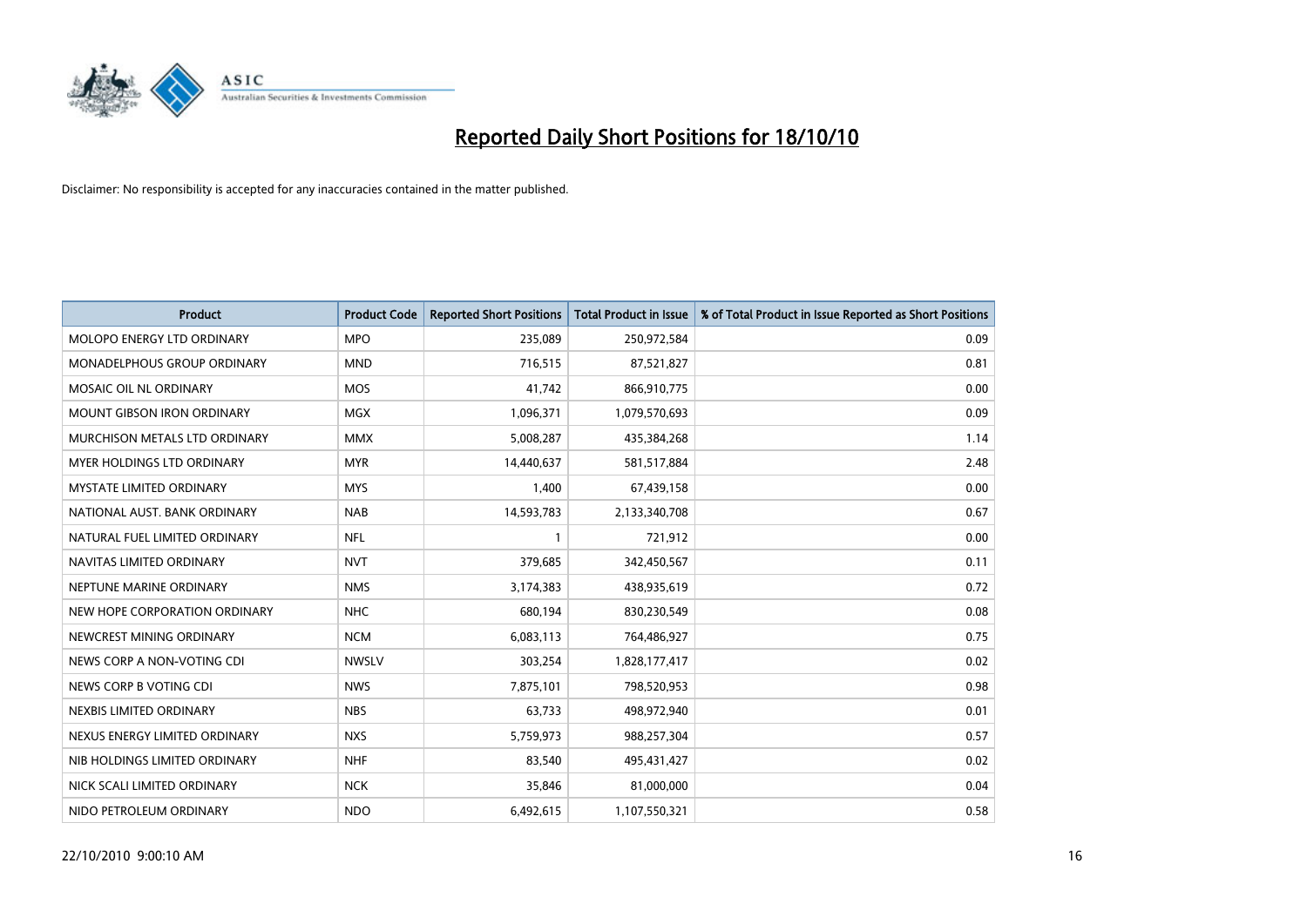

| <b>Product</b>                        | <b>Product Code</b> | <b>Reported Short Positions</b> | <b>Total Product in Issue</b> | % of Total Product in Issue Reported as Short Positions |
|---------------------------------------|---------------------|---------------------------------|-------------------------------|---------------------------------------------------------|
| NKWE PLATINUM 10C US COMMON           | <b>NKP</b>          | 245,651                         | 559,651,184                   | 0.05                                                    |
| NORTHERN CREST ORDINARY               | <b>NOC</b>          | 24,345                          | 116,074,781                   | 0.02                                                    |
| NORTHERN IRON LTD ORDINARY            | <b>NFE</b>          | 1,729,284                       | 292,204,786                   | 0.58                                                    |
| NRW HOLDINGS LIMITED ORDINARY         | <b>NWH</b>          | 173,913                         | 251,223,000                   | 0.06                                                    |
| NUFARM LIMITED ORDINARY               | <b>NUF</b>          | 10,663,364                      | 261,775,731                   | 4.06                                                    |
| NUPLEX INDUSTRIES ORDINARY            | <b>NPX</b>          | 47,156                          | 195,060,783                   | 0.02                                                    |
| NYOTA MINERALS LTD ORDINARY           | <b>NYO</b>          | 75,000                          | 317,993,276                   | 0.02                                                    |
| OAKTON LIMITED ORDINARY               | <b>OKN</b>          | 510,586                         | 93,632,735                    | 0.54                                                    |
| OCEANAGOLD CORP. CHESS DEPOSITARY INT | OGC                 | 887,849                         | 228,872,612                   | 0.39                                                    |
| OCEANIA CAPITAL LTD ORDINARY          | OCP                 | 2,500                           | 91,921,295                    | 0.00                                                    |
| OIL SEARCH LTD ORDINARY               | <b>OSH</b>          | 11,120,416                      | 1,312,888,303                 | 0.80                                                    |
| OM HOLDINGS LIMITED ORDINARY          | OMH                 | 1,269,837                       | 503,085,150                   | 0.24                                                    |
| <b>ONESTEEL LIMITED ORDINARY</b>      | OST                 | 2,438,888                       | 1,334,683,421                 | 0.18                                                    |
| ORICA LIMITED ORDINARY                | ORI                 | 3,626,742                       | 362,100,430                   | 0.99                                                    |
| ORIGIN ENERGY ORDINARY                | <b>ORG</b>          | 6,225,514                       | 884,290,012                   | 0.70                                                    |
| OTTO ENERGY LIMITED ORDINARY          | <b>OEL</b>          | 109,204                         | 1,134,540,071                 | 0.01                                                    |
| OZ MINERALS ORDINARY                  | OZL                 | 124,393,515                     | 3,121,339,730                 | 3.98                                                    |
| <b>PACIFIC BRANDS ORDINARY</b>        | <b>PBG</b>          | 6,865,008                       | 931,386,248                   | 0.73                                                    |
| PALADIN ENERGY LTD ORDINARY           | PDN                 | 13,736,327                      | 718,423,382                   | 1.92                                                    |
| PAN PACIFIC PETROL. ORDINARY          | PPP                 | 14                              | 588,612,110                   | 0.00                                                    |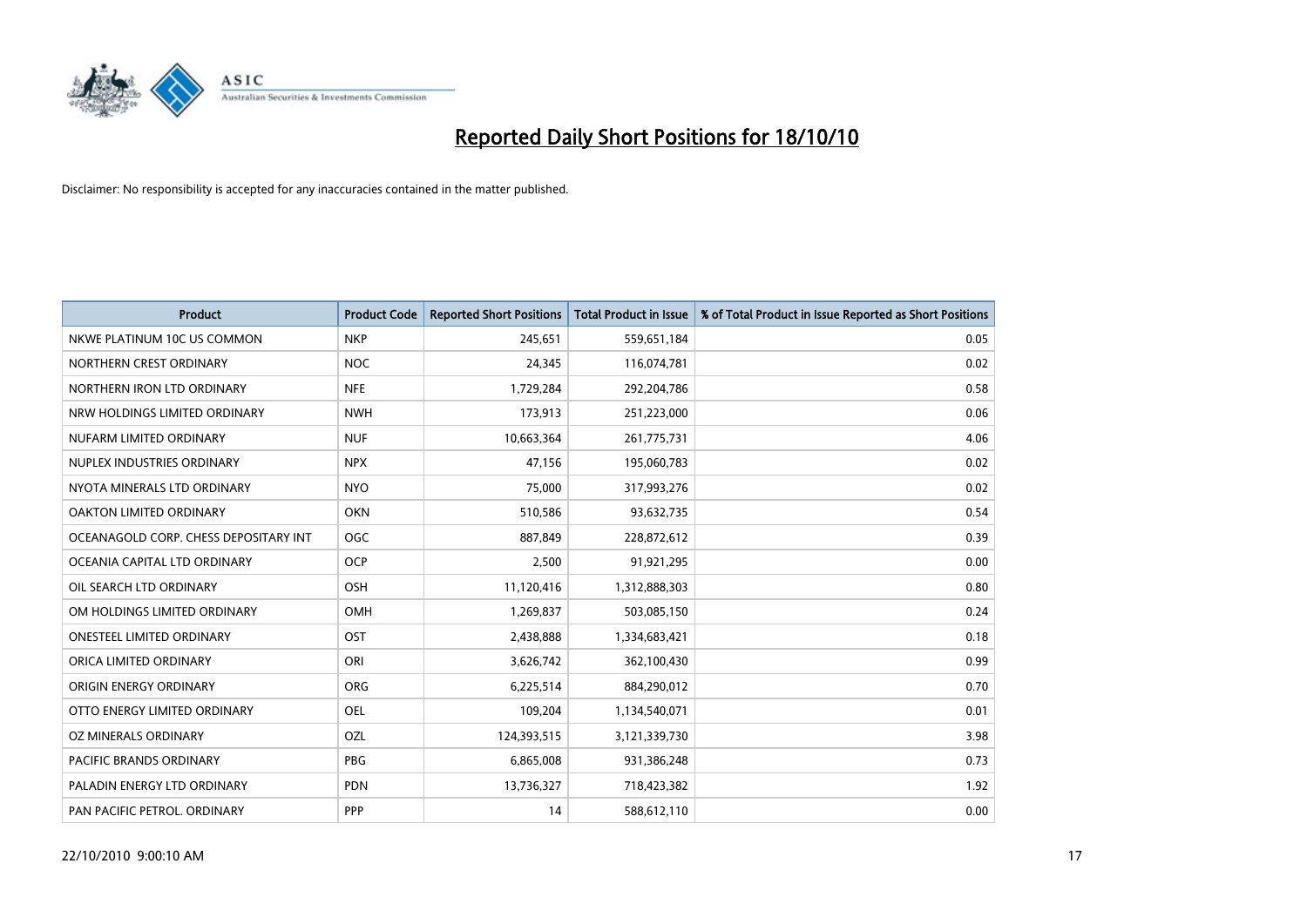

| <b>Product</b>                          | <b>Product Code</b> | <b>Reported Short Positions</b> | <b>Total Product in Issue</b> | % of Total Product in Issue Reported as Short Positions |
|-----------------------------------------|---------------------|---------------------------------|-------------------------------|---------------------------------------------------------|
| PANAUST LIMITED ORDINARY                | <b>PNA</b>          | 9,017,486                       | 2,954,376,819                 | 0.30                                                    |
| PANORAMIC RESOURCES ORDINARY            | PAN                 | 790,253                         | 206,062,842                   | 0.39                                                    |
| PAPERLINX LIMITED ORDINARY              | <b>PPX</b>          | 17,148,092                      | 603,580,761                   | 2.83                                                    |
| PAPERLINX SPS TRUST STEP UP PERP. PREF. | <b>PXUPA</b>        | 5,000                           | 2,850,000                     | 0.18                                                    |
| PATTIES FOODS LTD ORDINARY              | PFL                 |                                 | 138,908,853                   | 0.00                                                    |
| PEAK RESOURCES ORDINARY                 | <b>PEK</b>          | 59,000                          | 115,128,052                   | 0.05                                                    |
| PEET LIMITED ORDINARY                   | <b>PPC</b>          | 136,000                         | 300,681,486                   | 0.04                                                    |
| PENINSULA MINERALS ORDINARY             | <b>PEN</b>          | 5,000                           | 1,633,103,715                 | 0.00                                                    |
| PERILYA LIMITED ORDINARY                | PEM                 | 467,918                         | 526,075,563                   | 0.09                                                    |
| PERPETUAL LIMITED ORDINARY              | <b>PPT</b>          | 2,469,770                       | 43,692,215                    | 5.67                                                    |
| PERSEUS MINING LTD ORDINARY             | PRU                 | 814,852                         | 421,307,088                   | 0.20                                                    |
| PETSEC ENERGY ORDINARY                  | <b>PSA</b>          | 223,332                         | 231,283,622                   | 0.10                                                    |
| PHARMAXIS LTD ORDINARY                  | <b>PXS</b>          | 1,323,493                       | 225,764,934                   | 0.60                                                    |
| PHOTON GROUP LTD ORDINARY               | PGA                 | 250,510                         | 1,540,062,626                 | 0.02                                                    |
| PIKE RIVER COAL ORDINARY                | <b>PRC</b>          | 456,320                         | 405,301,433                   | 0.11                                                    |
| PLATINUM ASSET ORDINARY                 | <b>PTM</b>          | 3,765,987                       | 561,347,878                   | 0.66                                                    |
| PLATINUM AUSTRALIA ORDINARY             | <b>PLA</b>          | 5,075,380                       | 321,130,521                   | 1.56                                                    |
| PLATINUM CAPITAL LTD ORDINARY           | <b>PMC</b>          |                                 | 163,732,888                   | 0.00                                                    |
| PMP LIMITED ORDINARY                    | <b>PMP</b>          | 1,704,653                       | 335,338,483                   | 0.50                                                    |
| PORT BOUVARD LIMITED ORDINARY           | PBD                 | 6,754                           | 593,868,295                   | 0.00                                                    |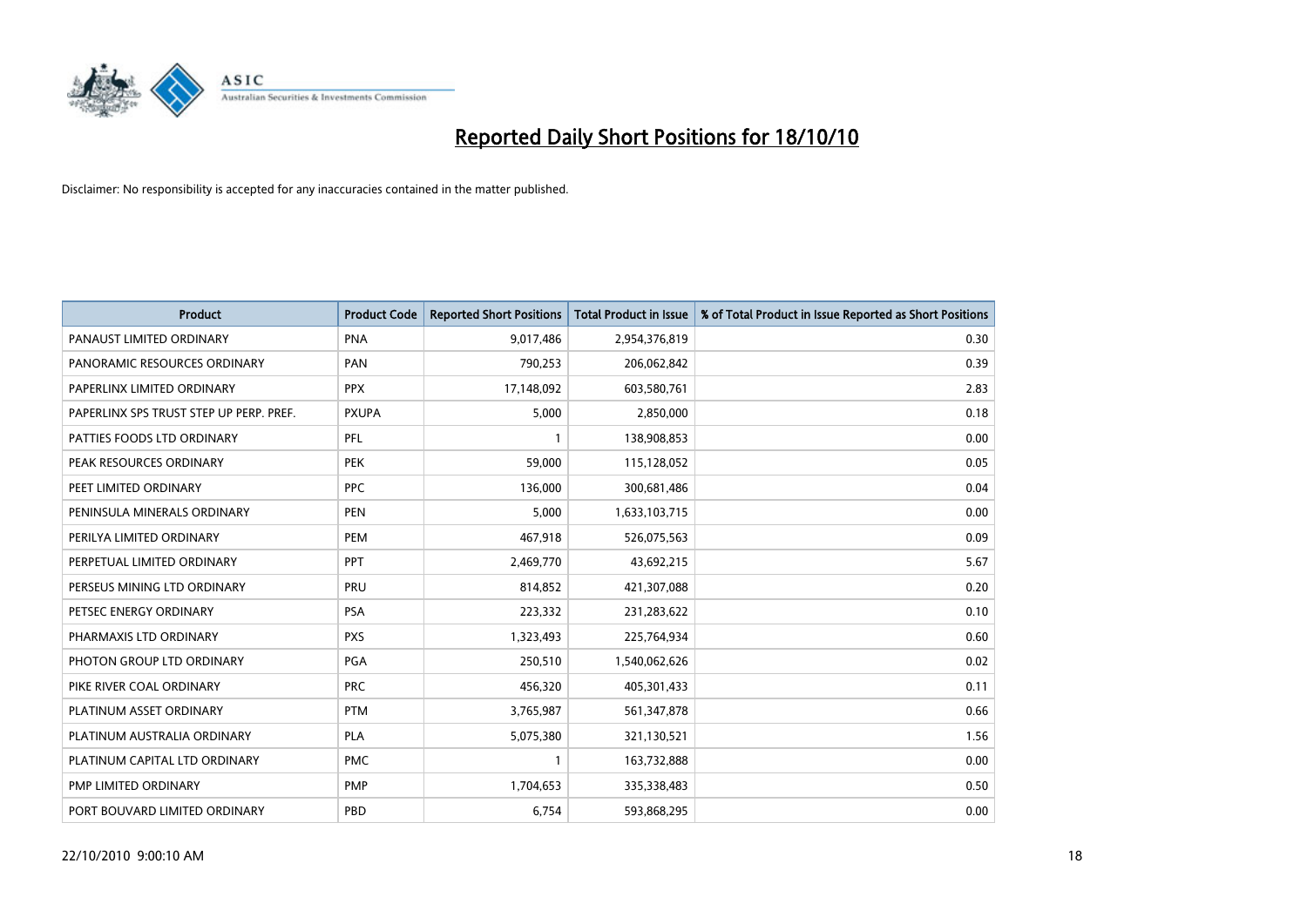

| <b>Product</b>                       | <b>Product Code</b> | <b>Reported Short Positions</b> | <b>Total Product in Issue</b> | % of Total Product in Issue Reported as Short Positions |
|--------------------------------------|---------------------|---------------------------------|-------------------------------|---------------------------------------------------------|
| PREMIER INVESTMENTS ORDINARY         | <b>PMV</b>          | 111,620                         | 155,030,045                   | 0.08                                                    |
| PRIMARY HEALTH CARE ORDINARY         | <b>PRY</b>          | 10,091,138                      | 491,484,342                   | 2.05                                                    |
| PRIME INFR GROUP. STAPLED SECURITIES | PIH                 | 254,674                         | 351,776,795                   | 0.07                                                    |
| PRIME MEDIA GRP LTD ORDINARY         | <b>PRT</b>          | $\overline{2}$                  | 366,330,303                   | 0.00                                                    |
| PRIMEAG AUSTRALIA ORDINARY           | PAG                 | 311,454                         | 150,569,976                   | 0.21                                                    |
| PROGEN PHARMACEUTIC ORDINARY         | PGL                 | 151,596                         | 24,709,097                    | 0.61                                                    |
| PROGRAMMED ORDINARY                  | PRG                 | 390.229                         | 118,169,908                   | 0.33                                                    |
| <b>PSIVIDA CORP CDI 1:1</b>          | <b>PVA</b>          | 6,878                           | 7,821,140                     | 0.09                                                    |
| <b>QANTAS AIRWAYS ORDINARY</b>       | QAN                 | 27,864,670                      | 2,265,123,620                 | 1.20                                                    |
| OBE INSURANCE GROUP ORDINARY         | <b>OBE</b>          | 23,225,473                      | 1,051,600,529                 | 2.20                                                    |
| RAMELIUS RESOURCES ORDINARY          | <b>RMS</b>          | 165,329                         | 291,208,795                   | 0.05                                                    |
| RAMSAY HEALTH CARE ORDINARY          | <b>RHC</b>          | 2,021,961                       | 202,081,252                   | 1.00                                                    |
| RANGE RESOURCES LTD ORDINARY         | <b>RRS</b>          | 800,000                         | 1,162,167,306                 | 0.07                                                    |
| <b>RCR TOMLINSON ORDINARY</b>        | <b>RCR</b>          | 68,067                          | 131,985,172                   | 0.05                                                    |
| <b>REA GROUP ORDINARY</b>            | <b>REA</b>          | 33,283                          | 128,439,366                   | 0.02                                                    |
| RED FORK ENERGY ORDINARY             | <b>RFE</b>          | 7,696                           | 139,535,000                   | 0.01                                                    |
| <b>REDFLEX HOLDINGS ORDINARY</b>     | <b>RDF</b>          | 2,048                           | 110,345,599                   | 0.00                                                    |
| REED RESOURCES LTD ORDINARY          | <b>RDR</b>          | 268,205                         | 192,271,768                   | 0.14                                                    |
| <b>REGIS RESOURCES ORDINARY</b>      | <b>RRL</b>          | 332,503                         | 423,878,034                   | 0.08                                                    |
| RESMED INC CDI 10:1                  | <b>RMD</b>          | 3,818,622                       | 1,516,163,980                 | 0.24                                                    |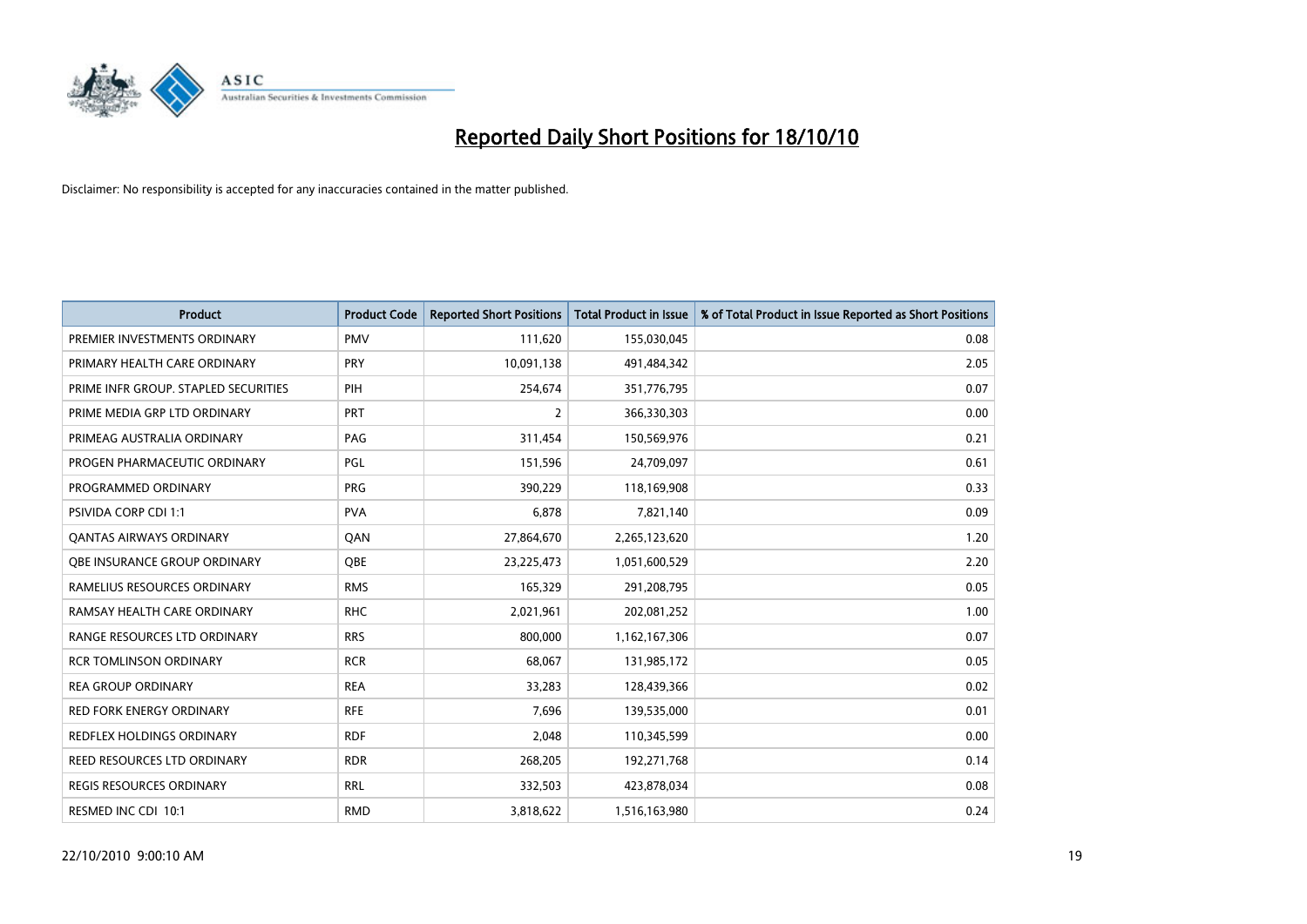

| <b>Product</b>                      | <b>Product Code</b> | <b>Reported Short Positions</b> | <b>Total Product in Issue</b> | % of Total Product in Issue Reported as Short Positions |
|-------------------------------------|---------------------|---------------------------------|-------------------------------|---------------------------------------------------------|
| <b>RESOLUTE MINING ORDINARY</b>     | <b>RSG</b>          | 693,969                         | 451,380,935                   | 0.15                                                    |
| <b>RESOURCE GENERATION ORDINARY</b> | <b>RES</b>          | 157,911                         | 182,680,530                   | 0.09                                                    |
| REVERSE CORP LIMITED ORDINARY       | <b>REF</b>          | 25,141                          | 92,382,175                    | 0.03                                                    |
| REX MINERALS LIMITED ORDINARY       | <b>RXM</b>          | 17,238                          | 115,199,460                   | 0.01                                                    |
| <b>RHG LIMITED ORDINARY</b>         | <b>RHG</b>          | 13,020                          | 318,745,978                   | 0.00                                                    |
| RIDLEY CORPORATION ORDINARY         | <b>RIC</b>          | 56,487                          | 307,817,071                   | 0.02                                                    |
| RIO TINTO LIMITED ORDINARY          | <b>RIO</b>          | 21,702,130                      | 606,831,240                   | 3.56                                                    |
| <b>RIVERCITY MOTORWAY STAPLED</b>   | <b>RCY</b>          | 299,192                         | 957,010,115                   | 0.03                                                    |
| RIVERSDALE MINING ORDINARY          | <b>RIV</b>          | 497,943                         | 236,033,688                   | 0.20                                                    |
| ROC OIL COMPANY ORDINARY            | <b>ROC</b>          | 4,851,282                       | 713,154,560                   | 0.66                                                    |
| SAI GLOBAL LIMITED ORDINARY         | SAI                 | 15,637                          | 197,847,390                   | 0.00                                                    |
| SALMAT LIMITED ORDINARY             | <b>SLM</b>          | 67,322                          | 159,134,483                   | 0.04                                                    |
| SAMSON OIL & GAS LTD ORDINARY       | <b>SSN</b>          | 380,000                         | 1,663,929,592                 | 0.02                                                    |
| SANDFIRE RESOURCES ORDINARY         | <b>SFR</b>          | 141,435                         | 131,734,760                   | 0.11                                                    |
| SANTOS LTD ORDINARY                 | <b>STO</b>          | 4,754,819                       | 834,019,875                   | 0.56                                                    |
| SARACEN MINERAL ORDINARY            | <b>SAR</b>          | 173,187                         | 491,984,749                   | 0.03                                                    |
| SEDGMAN LIMITED ORDINARY            | <b>SDM</b>          | 160,346                         | 207,997,898                   | 0.07                                                    |
| SEEK LIMITED ORDINARY               | <b>SEK</b>          | 4,234,776                       | 336,584,488                   | 1.25                                                    |
| SELECT HARVESTS ORDINARY            | <b>SHV</b>          | 47                              | 55,667,043                    | 0.00                                                    |
| SENETAS CORPORATION ORDINARY        | <b>SEN</b>          | 756,999                         | 461,522,263                   | 0.16                                                    |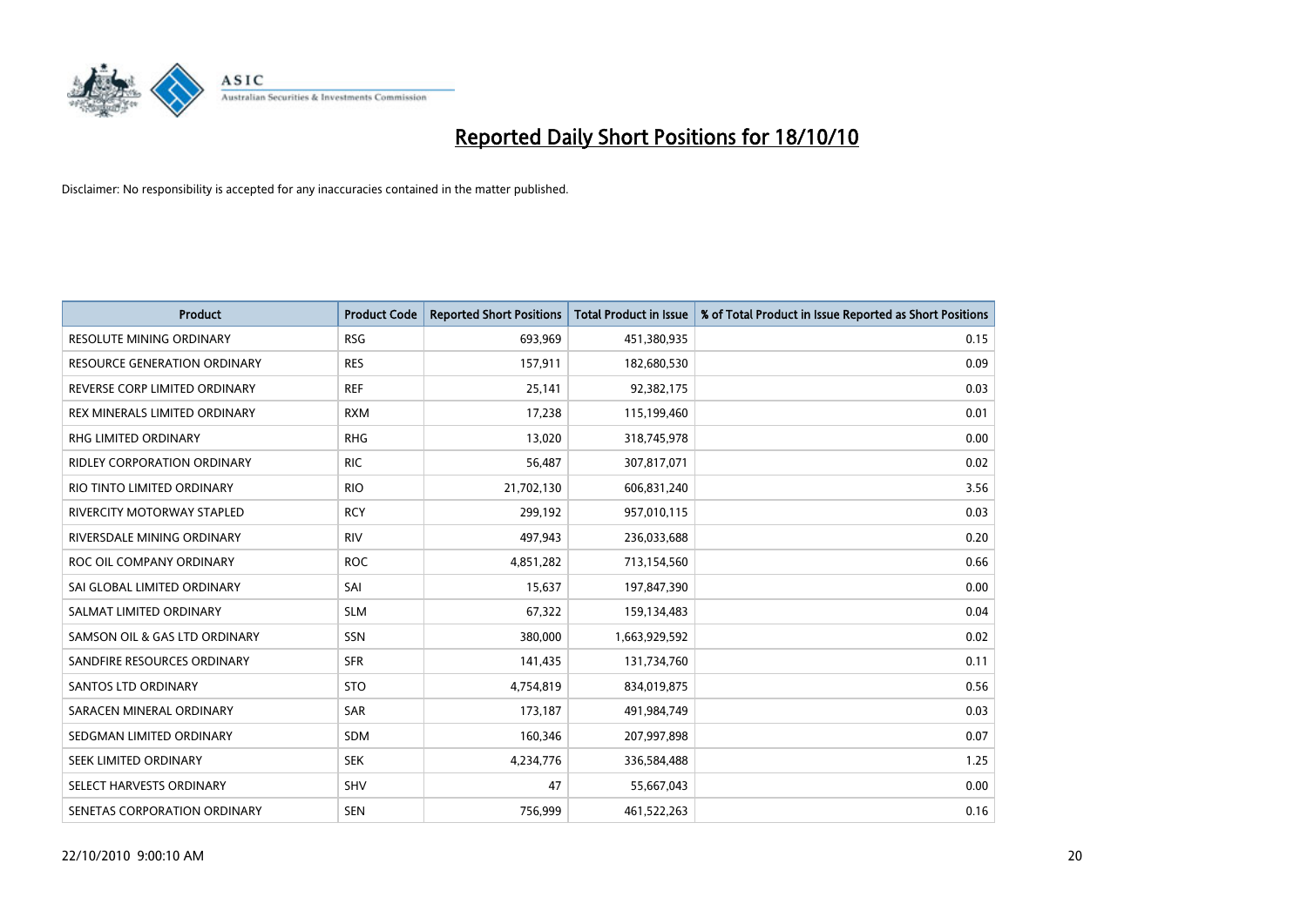

| <b>Product</b>                           | <b>Product Code</b> | <b>Reported Short Positions</b> | <b>Total Product in Issue</b> | % of Total Product in Issue Reported as Short Positions |
|------------------------------------------|---------------------|---------------------------------|-------------------------------|---------------------------------------------------------|
| SERVCORP LIMITED ORDINARY                | SRV                 | 104,655                         | 98,440,807                    | 0.10                                                    |
| SERVICE STREAM ORDINARY                  | <b>SSM</b>          | 344,663                         | 283,418,867                   | 0.12                                                    |
| SEVEN GROUP HOLDINGS ORDINARY            | <b>SVW</b>          | 311,579                         | 305,410,281                   | 0.10                                                    |
| SIGMA PHARMACEUTICAL ORDINARY            | <b>SIP</b>          | 8,908,822                       | 1,178,626,572                 | 0.75                                                    |
| SILEX SYSTEMS ORDINARY                   | <b>SLX</b>          | 190,976                         | 149,506,391                   | 0.11                                                    |
| SILVER LAKE RESOURCE ORDINARY            | <b>SLR</b>          | 53,876                          | 178,757,838                   | 0.02                                                    |
| SIMS METAL MGMT LTD ORDINARY             | SGM                 | 2,623,017                       | 203,993,432                   | 1.30                                                    |
| SINGAPORE TELECOMM. CHESS DEPOSITARY INT | SGT                 | 3,229,168                       | 389,173,075                   | 0.82                                                    |
| SKILLED GROUP LTD ORDINARY               | <b>SKE</b>          | 92,188                          | 190,738,408                   | 0.04                                                    |
| SKY CITY ENTERTAIN, ORDINARY             | <b>SKC</b>          | 12,227,743                      | 575,114,687                   | 2.12                                                    |
| SKY NETWORK ORDINARY                     | <b>SKT</b>          | 1,269,140                       | 389,139,785                   | 0.33                                                    |
| SMS MANAGEMENT, ORDINARY                 | <b>SMX</b>          | 26,251                          | 67,661,358                    | 0.04                                                    |
| SONIC HEALTHCARE ORDINARY                | SHL                 | 4,901,946                       | 388,429,875                   | 1.27                                                    |
| SOUL PATTINSON (W.H) ORDINARY            | SOL                 | 1,524                           | 238,640,580                   | 0.00                                                    |
| SP AUSNET STAPLED SECURITIES             | SPN                 | 7,223,326                       | 2,748,353,504                 | 0.25                                                    |
| SPARK INFRASTRUCTURE STAPLED SECURITIES  | SKI                 | 25,133,107                      | 1,209,239,300                 | 2.08                                                    |
| SPDR 200 FUND ETF UNITS                  | <b>STW</b>          | 10,008                          | 57,328,081                    | 0.02                                                    |
| SPECIALTY FASHION ORDINARY               | <b>SFH</b>          | 1,645,903                       | 190,964,693                   | 0.87                                                    |
| SPOTLESS GROUP LTD ORDINARY              | <b>SPT</b>          | 1,160,286                       | 261,070,153                   | 0.44                                                    |
| ST BARBARA LIMITED ORDINARY              | SBM                 | 17,105,782                      | 1,953,668,407                 | 0.87                                                    |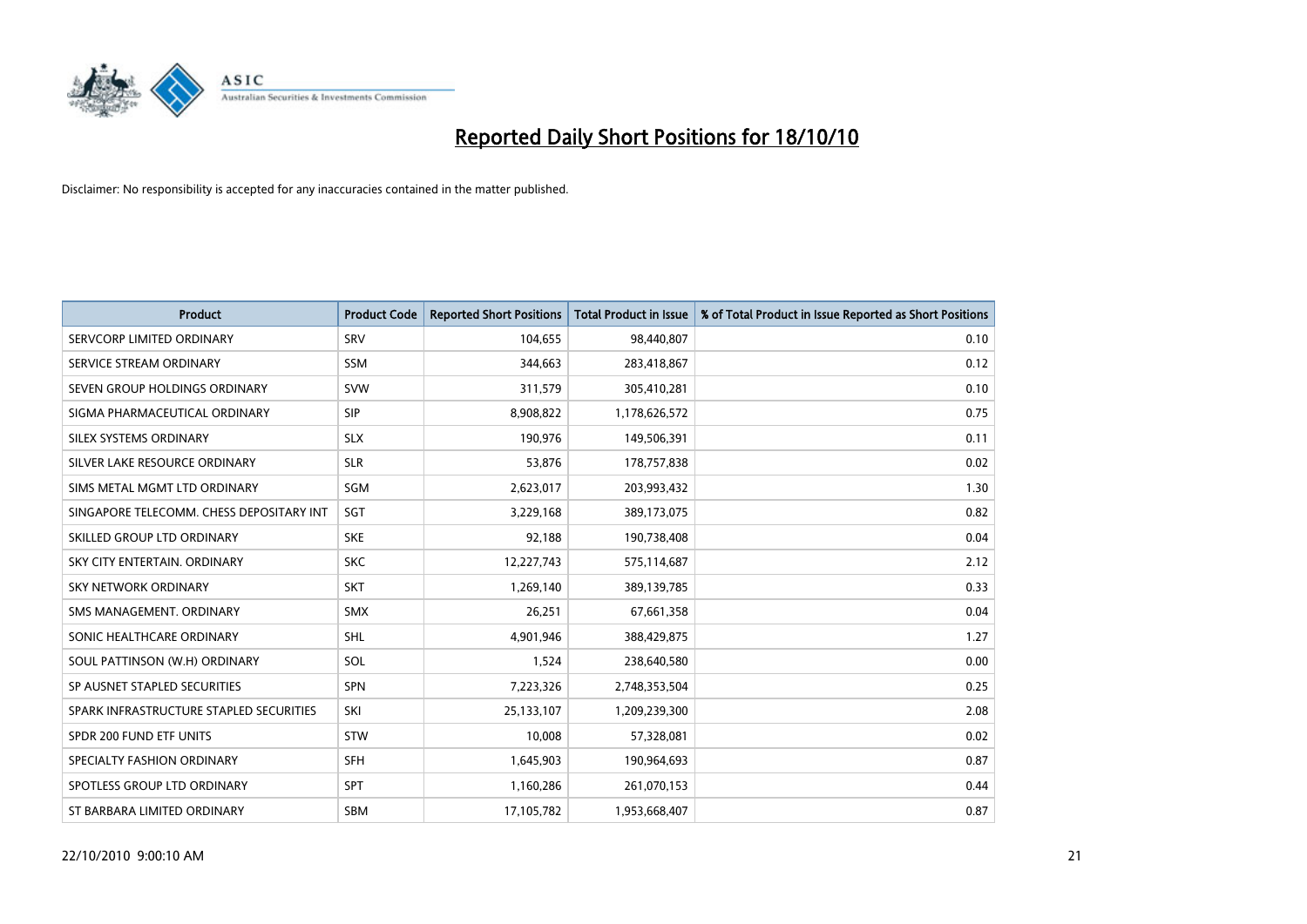

| <b>Product</b>                       | <b>Product Code</b> | <b>Reported Short Positions</b> | <b>Total Product in Issue</b> | % of Total Product in Issue Reported as Short Positions |
|--------------------------------------|---------------------|---------------------------------|-------------------------------|---------------------------------------------------------|
| STAGING CONNECTIONS ORDINARY         | <b>STG</b>          | 2,917,189                       | 783,175,134                   | 0.37                                                    |
| STH AMERICAN COR LTD ORDINARY        | SAY                 | 9,200                           | 233,651,371                   | 0.00                                                    |
| STHN CROSS MEDIA ORDINARY            | SXL                 | 81,589                          | 378,827,750                   | 0.02                                                    |
| STOCKLAND UNITS/ORD STAPLED          | SGP                 | 12,144,489                      | 2,383,036,717                 | 0.49                                                    |
| <b>STRAITS RESOURCES ORDINARY</b>    | SRL                 | 4,871,852                       | 255,203,613                   | 1.90                                                    |
| STW COMMUNICATIONS ORDINARY          | SGN                 | 221,232                         | 364,310,964                   | 0.06                                                    |
| SUNCORP-METWAY, ORDINARY             | <b>SUN</b>          | 4,831,604                       | 1,281,390,524                 | 0.38                                                    |
| SUNDANCE RESOURCES ORDINARY          | SDL                 | 14,985,328                      | 2,709,995,932                 | 0.56                                                    |
| SUNLAND GROUP LTD ORDINARY           | <b>SDG</b>          | 75,778                          | 251,107,692                   | 0.03                                                    |
| SUPER CHEAP AUTO GRP ORDINARY        | <b>SUL</b>          | 271,090                         | 128,702,619                   | 0.22                                                    |
| SWICK MINING ORDINARY                | <b>SWK</b>          | 1,548                           | 236,724,970                   | 0.00                                                    |
| SYMEX HOLDINGS ORDINARY              | <b>SYM</b>          | 6,633                           | 125,037,628                   | 0.01                                                    |
| <b>TABCORP HOLDINGS LTD ORDINARY</b> | <b>TAH</b>          | 7,462,923                       | 616,489,466                   | 1.19                                                    |
| <b>TALENT2 INTERNATION ORDINARY</b>  | <b>TWO</b>          | 7                               | 141,271,875                   | 0.00                                                    |
| <b>TANGIERS PETROLEUM ORDINARY</b>   | <b>TPT</b>          | 120,000                         | 48,454,897                    | 0.25                                                    |
| TAP OIL LIMITED ORDINARY             | <b>TAP</b>          | 73,802                          | 169,892,964                   | 0.03                                                    |
| TASSAL GROUP LIMITED ORDINARY        | <b>TGR</b>          | 3,077,891                       | 146,304,404                   | 2.09                                                    |
| TATTS GROUP LTD ORDINARY             | <b>TTS</b>          | 6,778,415                       | 1,300,888,465                 | 0.52                                                    |
| TELECOM CORPORATION ORDINARY         | <b>TEL</b>          | 31,728,637                      | 1,924,367,932                 | 1.64                                                    |
| TELSTRA CORPORATION, ORDINARY        | <b>TLS</b>          | 11,185,153                      | 12,443,074,357                | 0.09                                                    |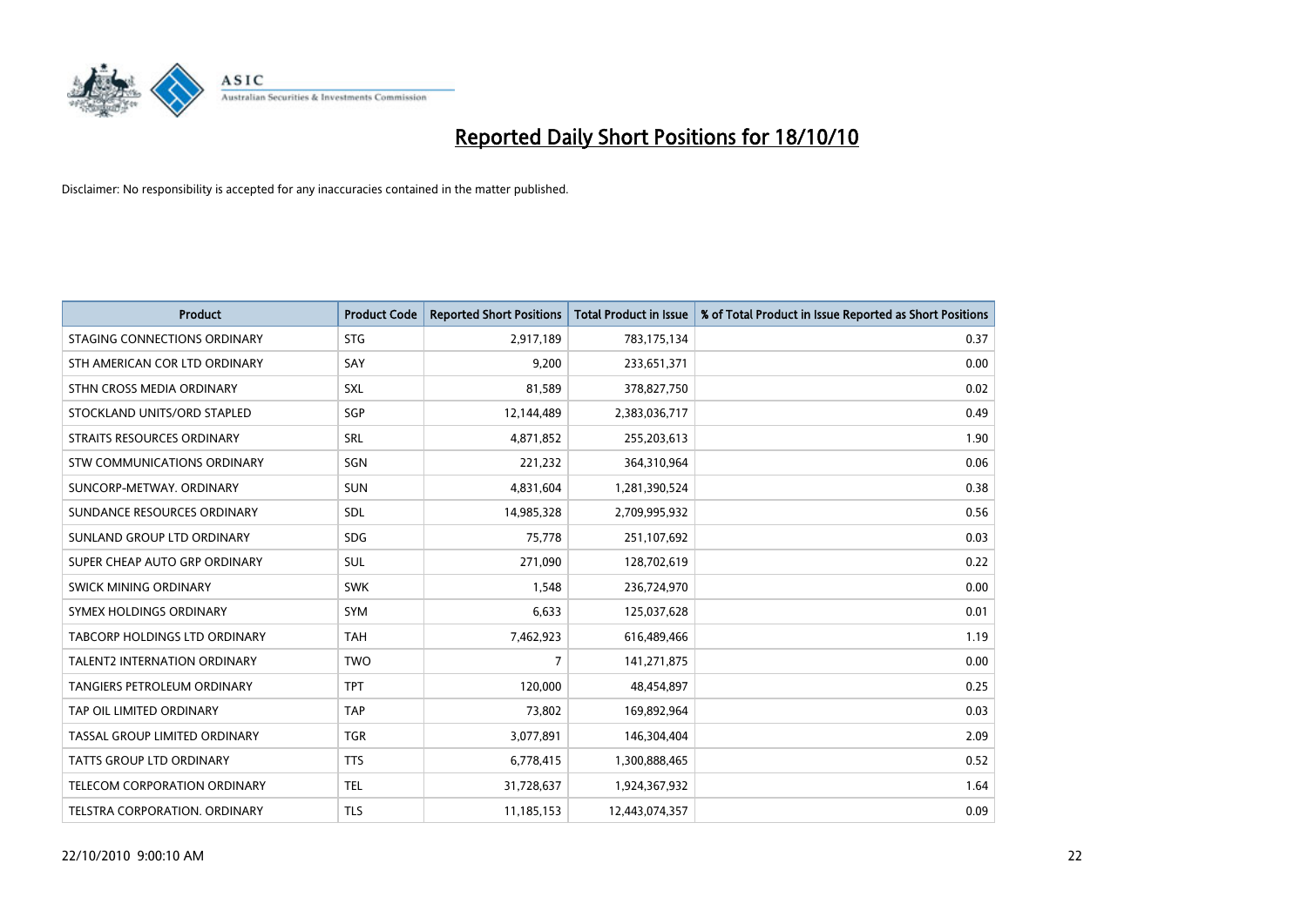

| <b>Product</b>                          | <b>Product Code</b> | <b>Reported Short Positions</b> | <b>Total Product in Issue</b> | % of Total Product in Issue Reported as Short Positions |
|-----------------------------------------|---------------------|---------------------------------|-------------------------------|---------------------------------------------------------|
| TEN NETWORK HOLDINGS ORDINARY           | <b>TEN</b>          | 2,508,197                       | 1,045,236,720                 | 0.25                                                    |
| TFS CORPORATION LTD ORDINARY            | <b>TFC</b>          | 63,054                          | 227,360,909                   | 0.02                                                    |
| THE REJECT SHOP ORDINARY                | <b>TRS</b>          | 27,532                          | 26,033,570                    | 0.10                                                    |
| THOR MINING PLC CHESS DEPOSITARY        | <b>THR</b>          | 2,307                           | 239,814,715                   | 0.00                                                    |
| THORN GROUP LIMITED ORDINARY            | <b>TGA</b>          | 2,361                           | 129,459,770                   | 0.00                                                    |
| TIMBERCORP LIMITED ORDINARY             | <b>TIM</b>          | 90,075                          | 352,071,429                   | 0.02                                                    |
| <b>TISHMAN SPEYER UNITS</b>             | <b>TSO</b>          | 59.719                          | 338,440,904                   | 0.01                                                    |
| TNG LIMITED ORDINARY                    | <b>TNG</b>          | 4,321                           | 258,055,076                   | 0.00                                                    |
| TOLL HOLDINGS LTD ORDINARY              | <b>TOL</b>          | 18,825,346                      | 702,867,609                   | 2.67                                                    |
| TORO ENERGY LIMITED ORDINARY            | <b>TOE</b>          | 35,404                          | 964,936,676                   | 0.00                                                    |
| <b>TOWER AUSTRALIA ORDINARY</b>         | <b>TAL</b>          | 1,175,082                       | 415,928,881                   | 0.28                                                    |
| <b>TOWER LIMITED ORDINARY</b>           | <b>TWR</b>          | 689,519                         | 260,631,787                   | 0.26                                                    |
| TOX FREE SOLUTIONS ORDINARY             | <b>TOX</b>          | 101,667                         | 91,765,500                    | 0.10                                                    |
| TPG TELECOM LIMITED ORDINARY            | <b>TPM</b>          | 1,146,373                       | 767,849,104                   | 0.14                                                    |
| TRANSFIELD SERV INFR STAPLED SECURITIES | <b>TSI</b>          | 229,085                         | 434,862,971                   | 0.05                                                    |
| TRANSFIELD SERVICES ORDINARY            | <b>TSE</b>          | 2,769,620                       | 441,350,229                   | 0.62                                                    |
| TRANSPACIFIC INDUST, ORDINARY           | <b>TPI</b>          | 14,897,987                      | 960,638,735                   | 1.53                                                    |
| TRANSURBAN GROUP TRIPLE STAPLED SEC.    | <b>TCL</b>          | 7,594,277                       | 1,441,290,633                 | 0.51                                                    |
| <b>TREASURY GROUP ORDINARY</b>          | <b>TRG</b>          | 180                             | 23,070,755                    | 0.00                                                    |
| <b>TRINITY GROUP STAPLED SECURITIES</b> | <b>TCO</b>          | 3,419                           | 231,701,539                   | 0.00                                                    |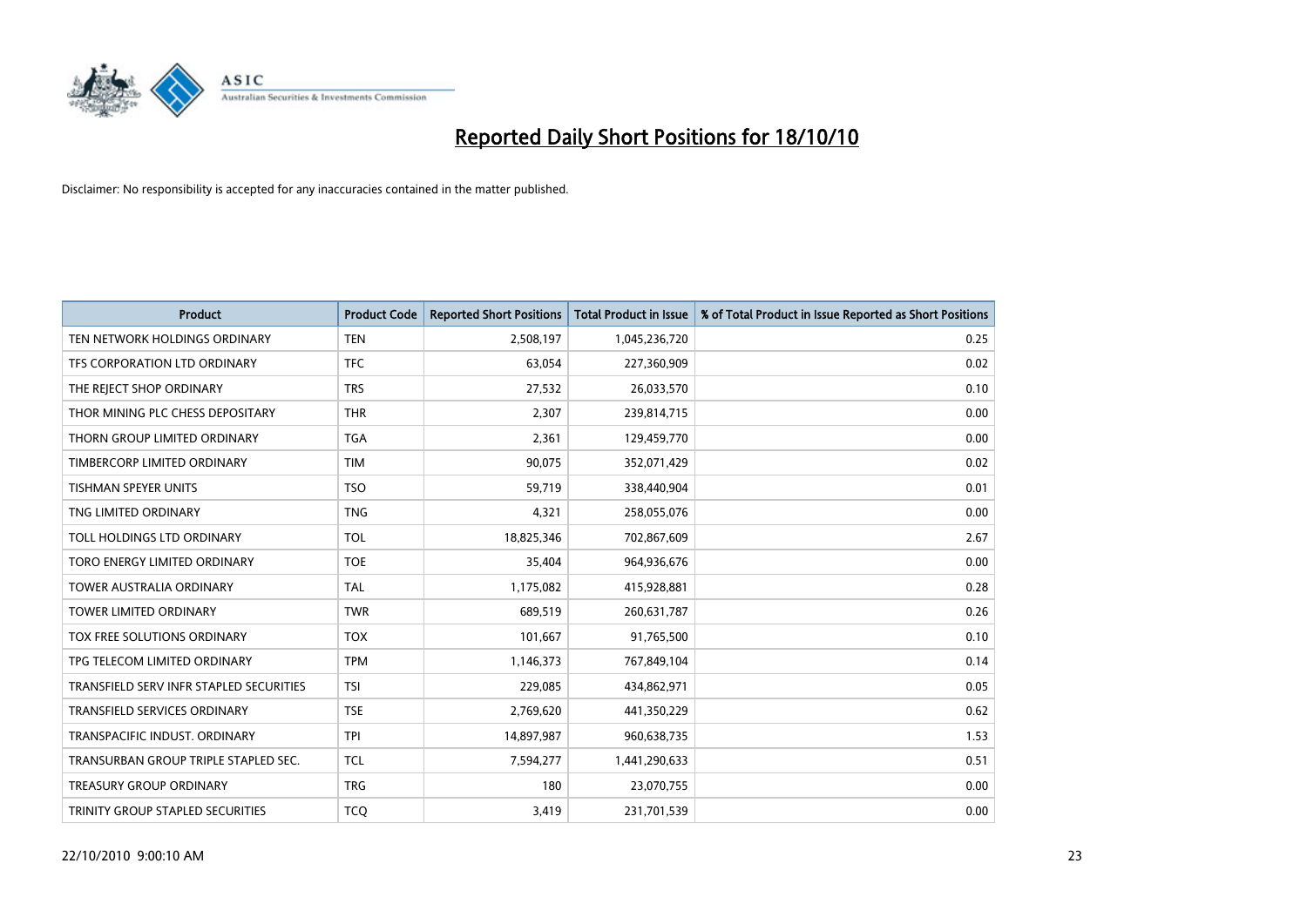

| <b>Product</b>                            | <b>Product Code</b> | <b>Reported Short Positions</b> | Total Product in Issue | % of Total Product in Issue Reported as Short Positions |
|-------------------------------------------|---------------------|---------------------------------|------------------------|---------------------------------------------------------|
| <b>TROY RESOURCES NL ORDINARY</b>         | <b>TRY</b>          | 71,006                          | 87,474,323             | 0.08                                                    |
| UGL LIMITED ORDINARY                      | UGL                 | 4,391,735                       | 166,028,705            | 2.62                                                    |
| <b>UNILIFE CORPORATION CDI 6:1</b>        | <b>UNS</b>          | 87,505                          | 241,158,714            | 0.03                                                    |
| UXC LIMITED ORDINARY                      | <b>UXC</b>          | 678,611                         | 305,789,718            | 0.22                                                    |
| VALAD PROPERTY GROUP STAPLED US PROHIBIT. | <b>VPG</b>          | 4,330,465                       | 2,302,129,263          | 0.18                                                    |
| <b>VDM GROUP LIMITED ORDINARY</b>         | <b>VMG</b>          | 11,116                          | 195,613,088            | 0.01                                                    |
| <b>VENTURE MINERALS ORDINARY</b>          | <b>VMS</b>          | 6,500                           | 192,663,334            | 0.00                                                    |
| VILLAGE ROADSHOW LTD ORDINARY             | <b>VRL</b>          | 682                             | 106,949,195            | 0.00                                                    |
| VILLAGE ROADSHOW LTD 'A' CLASS PREFERENCE | <b>VRLPA</b>        | 19,559                          | 44,503,905             | 0.04                                                    |
| <b>VIRGIN BLUE HOLDINGS ORDINARY</b>      | <b>VBA</b>          | 17,443,543                      | 2,209,126,568          | 0.79                                                    |
| VISION GROUP HLDGS ORDINARY               | <b>VGH</b>          | 78,000                          | 72,671,765             | 0.11                                                    |
| <b>VITA GROUP LTD ORDINARY</b>            | <b>VTG</b>          | 75,190                          | 142,499,800            | 0.05                                                    |
| VITERRA INC CDI 1:1                       | <b>VTA</b>          | 75,659                          | 68,629,939             | 0.11                                                    |
| <b>WAREHOUSE GROUP ORDINARY</b>           | <b>WHS</b>          | 302,724                         | 311,195,868            | 0.10                                                    |
| <b>WATPAC LIMITED ORDINARY</b>            | <b>WTP</b>          | 7,535                           | 183,341,382            | 0.00                                                    |
| <b>WDS LIMITED ORDINARY</b>               | <b>WDS</b>          | 23,203                          | 143,107,458            | 0.02                                                    |
| WEBIET LIMITED ORDINARY                   | <b>WEB</b>          | 110,780                         | 77,061,278             | 0.15                                                    |
| <b>WESFARMERS LIMITED ORDINARY</b>        | <b>WES</b>          | 21,207,795                      | 1,005,175,944          | 2.07                                                    |
| WESFARMERS LIMITED PARTIALLY PROTECTED    | <b>WESN</b>         | 1,702,730                       | 151,896,218            | 1.10                                                    |
| WEST AUSTRALIAN NEWS ORDINARY             | <b>WAN</b>          | 6,845,013                       | 219,668,970            | 3.12                                                    |